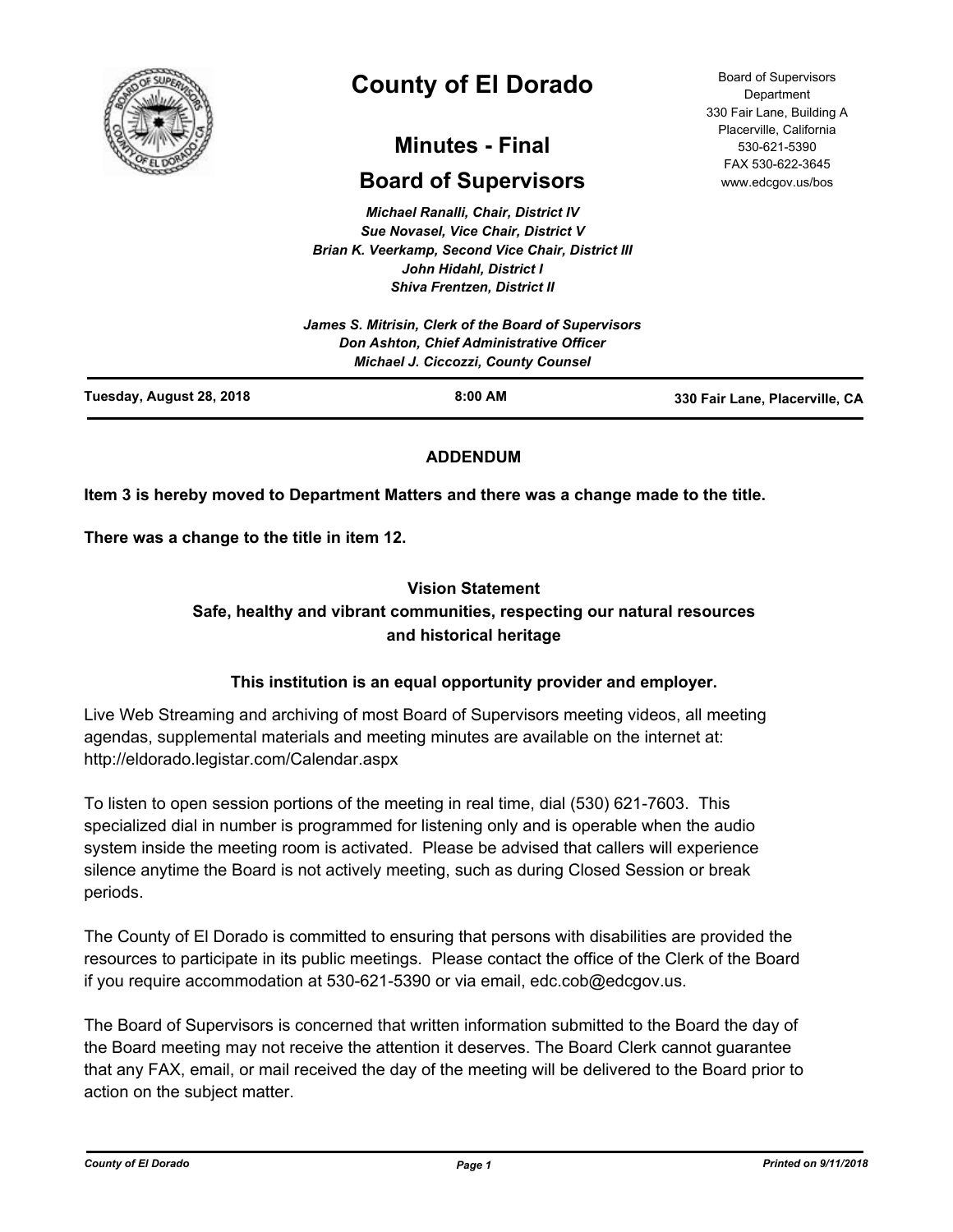The Board meets simultaneously as the Board of Supervisors and the Board of Directors of the Air Quality Management District, In-Home Supportive Services, Public Housing Authority, Redevelopment Agency and other Special Districts.

For Purposes of the Brown Act § 54954.2 (a), the numbered items on this Agenda give a brief description of each item of business to be transacted or discussed. Recommendations of the staff, as shown, do not prevent the Board from taking other action.

Materials related to an item on this Agenda submitted to the Board of Supervisors after distribution of the agenda packet are available for inspection during normal business hours in the public viewing packet located in Building A, 330 Fair Lane, Placerville or in the Board Clerk's Office located at the same address. Such documents are also available on the Board of Supervisors' Meeting Agenda webpage subject to staff's ability to post the documents before the meeting.

## **PROTOCOLS FOR PUBLIC COMMENT**

Public comment will be received at designated periods as called by the Board Chair.

Public comment on items scheduled for Closed Session will be received before the Board recesses to Closed Session.

Except with the consent of the Board, individuals shall be allowed to speak to an item only once.

On December 5, 2017 the Board adopted the following protocol relative to public comment periods:

Time for public input will be provided at every Board of Supervisors meeting. Individuals will have three minutes to address the Board. Individuals authorized by organizations will have three minutes to present organizational positions and perspectives and may request additional time, up to five minutes. At the discretion of the Board, time to speak by any individual may be extended.

A total of 20 minutes will be allocated for public comment during Open Forum and for each agenda item to be discussed. Public comment on certain agenda items designated and approved by the Board may be treated differently with specific time limits per speaker or a limit on the total amount of time designated for public comment. It is the intent of the Board that quasi-judicial matters have additional flexibility depending upon the nature of the issue.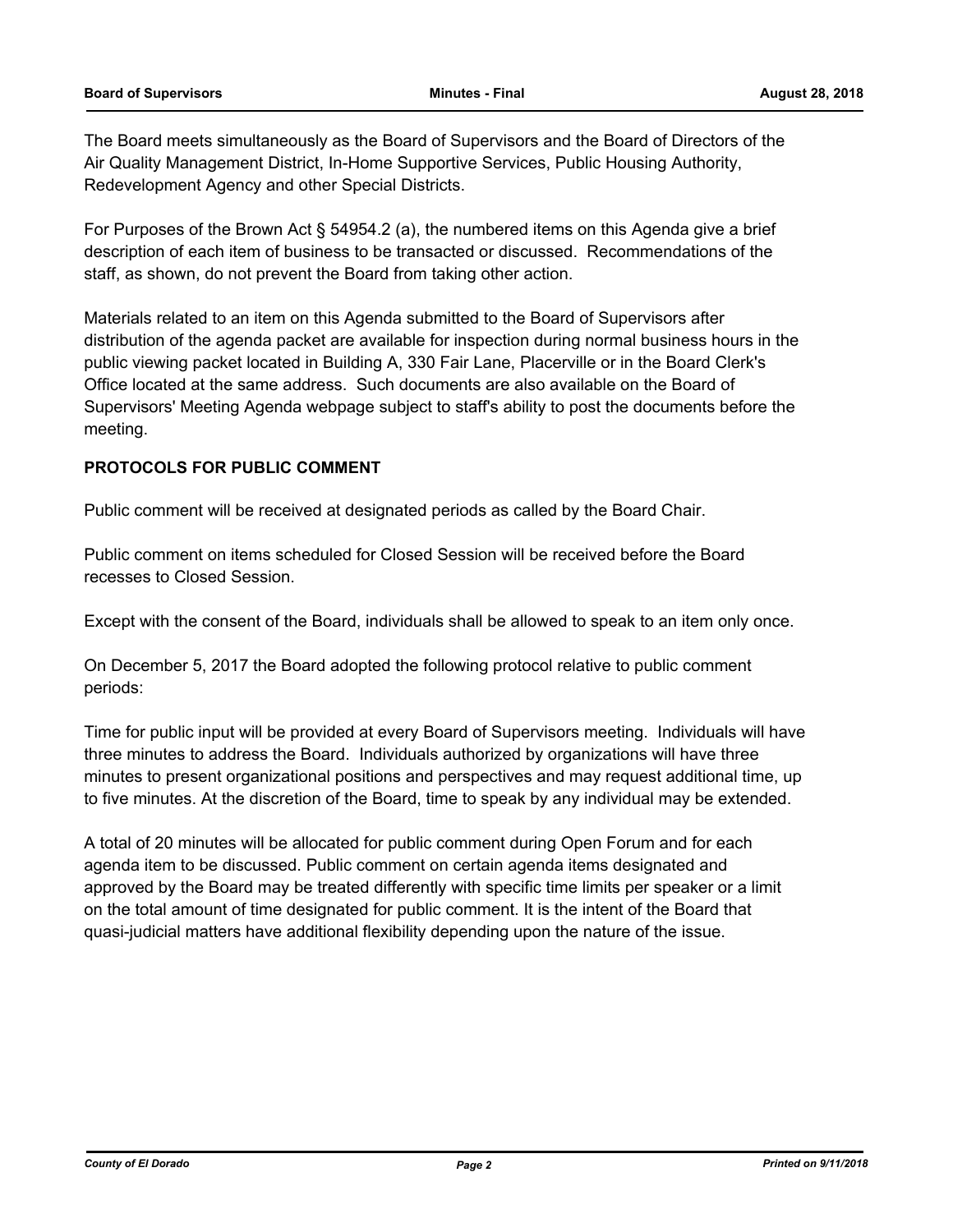Individual Board members may ask clarifying questions but will not engage in substantive dialogue with persons providing input to the Board.

If a person providing input to the Board creates a disruption by refusing to follow Board guidelines, the Chair of the Board may take the following actions.

Step 1. Request the person adhere to Board guidelines. If the person refuses, the Chair may ask the Clerk to turn off the speaker's microphone.

Step 2. If the disruption continues, the Chair may order a recess of the Board meeting.

Step 3. If the disruption continues, the Chair may order the removal of the person from the Board meeting.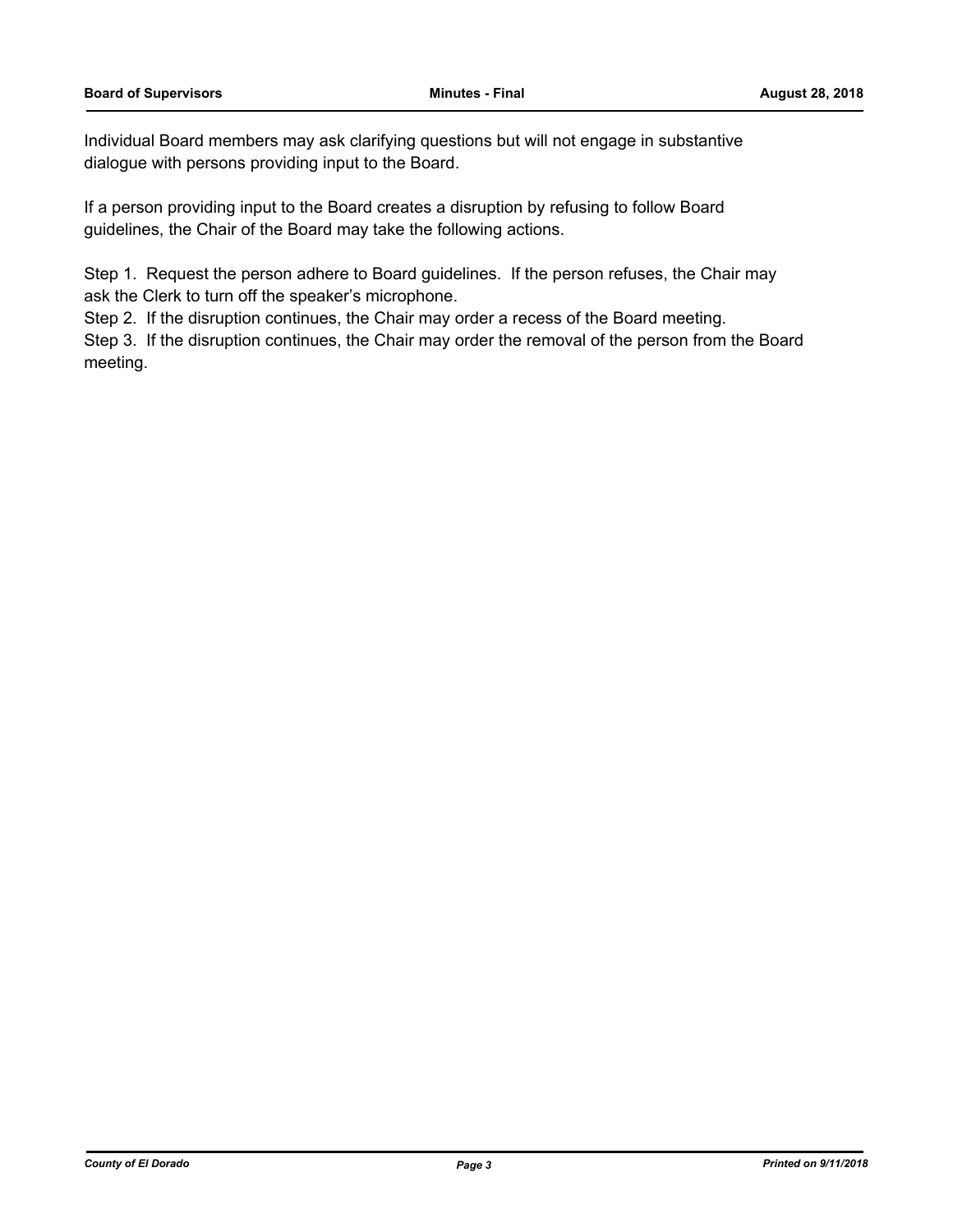## **8:00 A.M. - CALLED TO ORDER AND RECESSED TO CLOSED SESSION**

Present: 5 - Supervisor Veerkamp, Supervisor Frentzen, Supervisor Ranalli, Supervisor Novasel and Supervisor Hidahl

#### **9:02 A.M. - RECONVENED TO OPEN SESSION AND CLOSED SESSION REPORTS**

Present: 5 - Supervisor Veerkamp, Supervisor Frentzen, Supervisor Ranalli, Supervisor Novasel and Supervisor Hidahl

## **INVOCATION AND PLEDGE OF ALLEGIANCE TO THE FLAG**

**Pastor Dave Cooke of the Cold Springs Community Church gave the Invocation. Supervisor HIdahl led the Pledge of Allegiance to the Flag.**

## **ADOPTION OF THE AGENDA AND APPROVAL OF CONSENT CALENDAR**

*Public Comment: M. Lane, K. Payne, S. Taylor, B. Snograss, J. Copeland*

**A motion was made by Supervisor Frentzen, seconded by Supervisor Novasel to Adopt the Agenda and Approve the Consent Calendar with the following changes: Supervisor Frentzen registered a No vote on item 7. Pull item 8 for discussion. Correct item 20 to come from Human Resources Department not the Health and Human Services Agency. Continue item 31 to September 11, 2018.**

- **Yes:** 5 Veerkamp, Frentzen, Ranalli, Novasel and Hidahl
- [18-1365](http://eldorado.legistar.com/gateway.aspx?m=l&id=/matter.aspx?key=24717) ADOPTION OF THE AGENDA AND APPROVAL OF THE CONSENT CALENDAR (See Attachment)

The Board may make any necessary additions, deletions or corrections to the agenda including moving items to or from the Consent Calendar and adopt the agenda and the Consent Calendar with one single vote. A Board member may request an item be removed from the Consent Calendar for discussion and separate Board action. At the appropriate time as called by the Board Chair, members of the public may make a comment on matters on the Consent Calendar prior to Board action.

#### **OPEN FORUM**

*Public Comment: M. Lane, T. Kayes, S. Taylor, J. Conte, M. Nelson*

[18-1366](http://eldorado.legistar.com/gateway.aspx?m=l&id=/matter.aspx?key=24718) OPEN FORUM (See Attachment)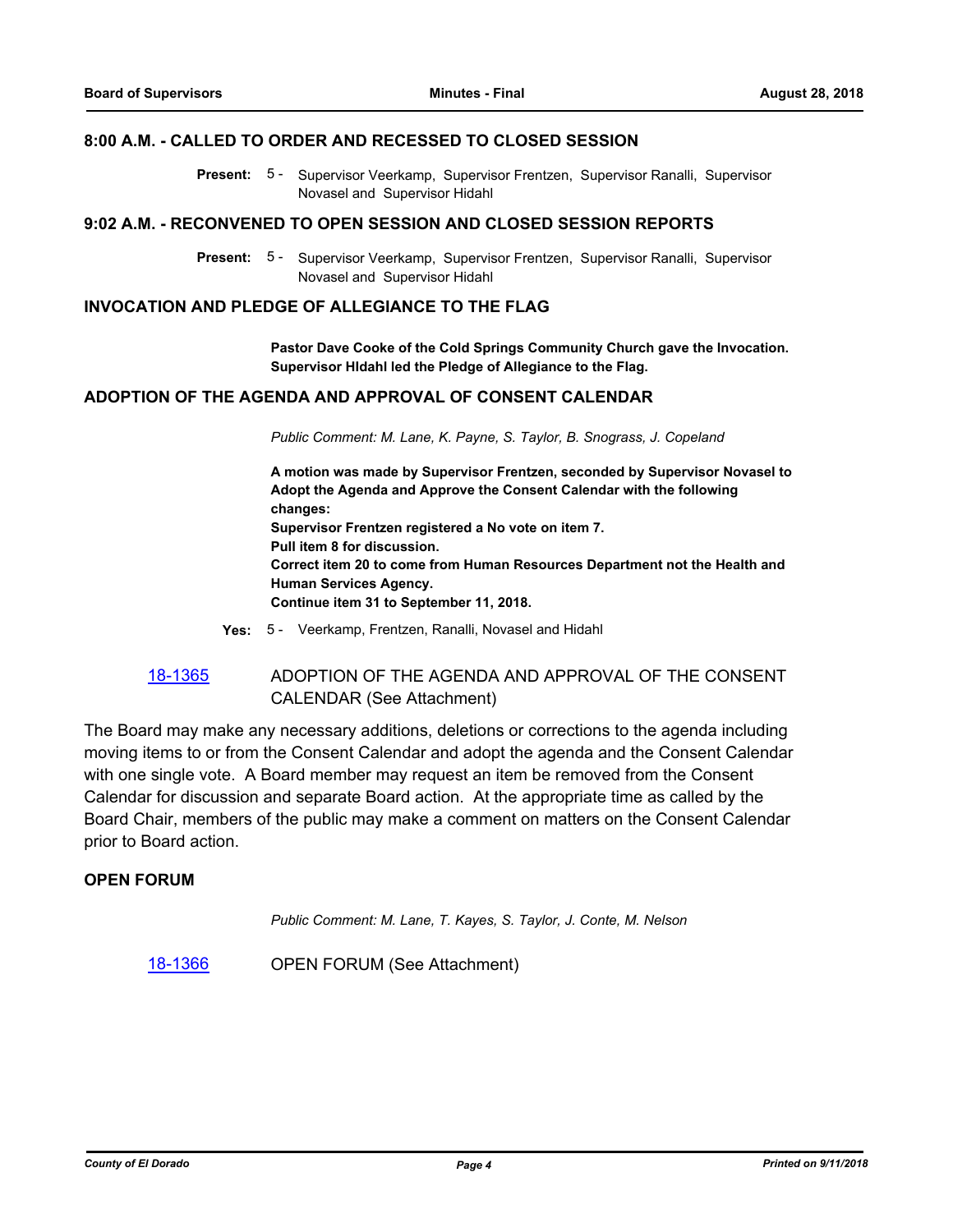Open Forum is an opportunity for members of the public to address the Board of Supervisors on subject matter that is not on their meeting agenda and within their jurisdiction. Public comments during Open Forum are limited to three minutes per person. Individuals authorized by organizations will have three minutes to present organizational positions and perspectives and may request additional time, up to five minutes. The total amount of time reserved for Open Forum is 20 Minutes.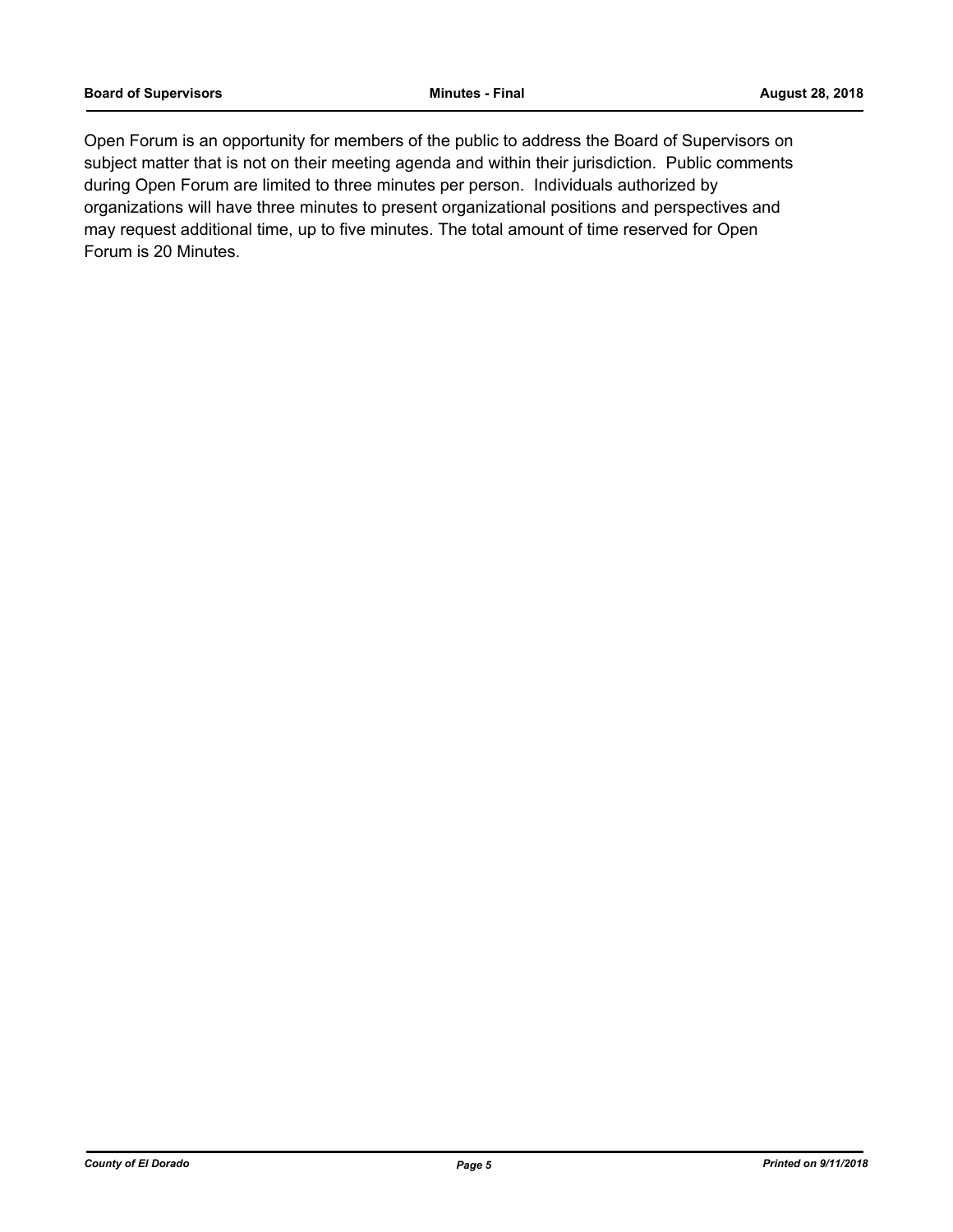## **CONSENT CALENDAR**

**1.** [18-1312](http://eldorado.legistar.com/gateway.aspx?m=l&id=/matter.aspx?key=24663) Clerk of the Board recommending the Board approve the Minutes from the regular meeting of the Board on August 21, 2018.

**This matter was Approved on the Consent Calendar.**

## **GENERAL GOVERNMENT - CONSENT ITEMS**

**2.** [18-1109](http://eldorado.legistar.com/gateway.aspx?m=l&id=/matter.aspx?key=24459) Auditor-Controller recommending the Board adopt and authorize the Chair to sign Resolution **178-2018** establishing the 2018/19 tax rates for the county-wide general tax and voter-approved general obligation indebtedness of the K-12 school and community college districts located wholly within El Dorado County.

**Resolution 178-2018 was Adopted upon Approval of the Consent Calendar.**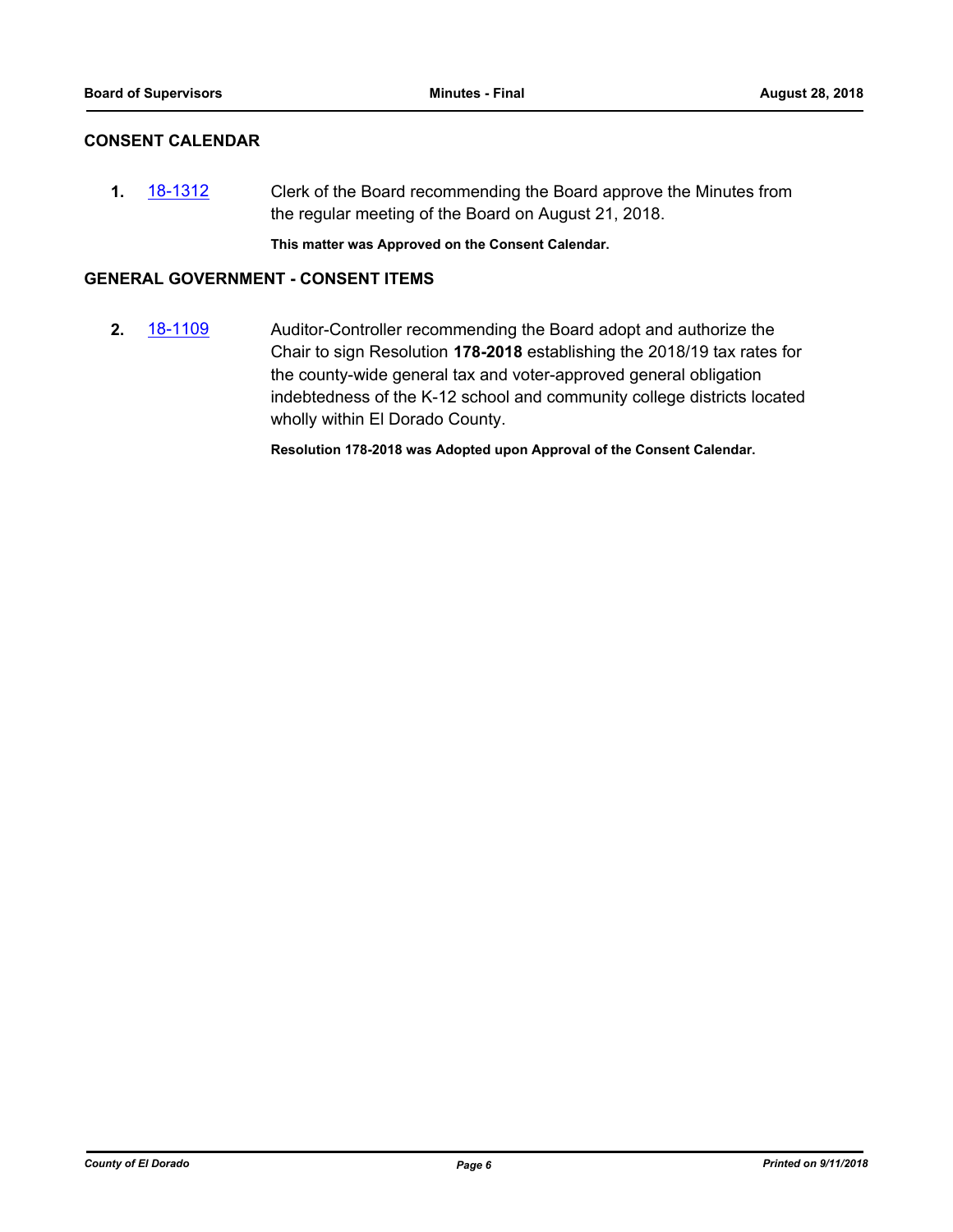**3.** [18-1313](http://eldorado.legistar.com/gateway.aspx?m=l&id=/matter.aspx?key=24664) Chief Administrative Office, Human Resources Department, and Auditor Controller's Office recommending the Board adopt and authorize the Chair to sign Resolution **185-2018**, amending the Authorized Personnel Allocation Resolution 132-2018 for the Human Resources Department and Auditor-Controller's Officer to:

> 1) Approve a reorganization of the Human Resources and Auditor-Controller's Office staffing to centralize personnel action staffing within the Auditor-Controller's Office;

2) Adopt the class specification of Payroll Technician as well as the Job Class Number, bargaining unit, and salary range for the new classification of Payroll Technician;

2 3) Delete 1.0 vacant full-time equivalent Human Resources Technician allocation in the Human Resources Department;

3 4) Add 2.0 full-time equivalent Payroll Technician positions to the Auditor-Controller's Office;

4 5) Add 1.0 full-time equivalent Administrative Analyst I/II to the Auditor-Controller's Office;

5 6) Provide authorization to the Director of Human Resources to make, if needed, any technical corrections to the authorized personnel allocations for the Human Resources Department and the Auditor-Controller's Office; 6 7) Approve the related Budget Transfer (4/5 vote required to approve budget transfer document); and

7 8) Direct the Auditor-Controller to develop a service level agreement with the Director of Human Resources to reflect continued, uninterrupted services to County employees. (Est. Time: 10 Min.)

**FUNDING:** General Fund.

**On Addendum, this matter was moved from the Consent Calendar to Department Matters.**

**A motion was made by Supervisor Veerkamp, seconded by Supervisor Ranalli to Approve this matter and Adopt Resolution 185-2018.**

**The Board directed staff to return to the Board in one year with an update from the Auditor and Human Resources regarding staffing.**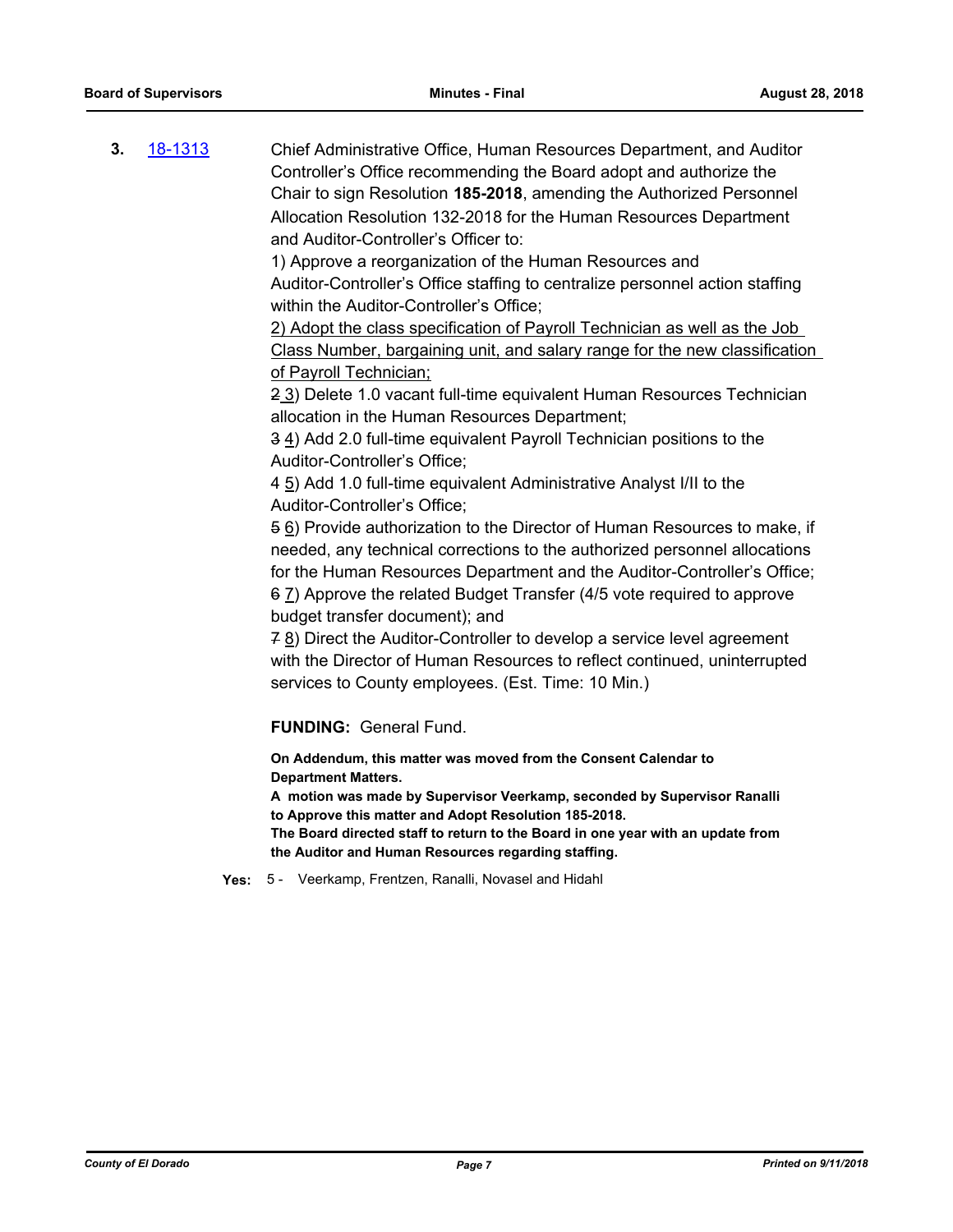**4.** [18-0794](http://eldorado.legistar.com/gateway.aspx?m=l&id=/matter.aspx?key=24141) Chief Administrative Office, Facilities Division, recommending the Board: 1) Approve the 90% complete Plans & Specifications for the Public Safety Facility Shooting Range and Special Operations Buildings; and 2) Delegate authority to the Facilities Manager to approve the remaining 10% of the Plans & Specifications for the same in advance of their construction.

> **FUNDING:** United States Department of Agriculture Loan. (General Fund)

**This matter was Approved on the Consent Calendar.**

**5.** [18-1063](http://eldorado.legistar.com/gateway.aspx?m=l&id=/matter.aspx?key=24413) Chief Administrative Office, Facilities Division, recommending the Board consider the following:

1) Authorize a project delivery method of Design-Build (D/B) as related to the construction of the South Lake Tahoe El Dorado Center Building; 2) Make findings pursuant to Article II, Section 210b(6) of the El Dorado County Charter that the ongoing aggregate of work to be performed is not sufficient to warrant the addition of permanent staff; and 3) Authorize the Purchasing Agent to sign Agreement for Services 3218 with Architectural Nexus, Inc., for a not-to-exceed amount of \$496,450 and a term of three years to provide Design Criteria Consultant Services as related to the Health and Human Services Agency's South Lake Tahoe El Dorado Center Campus Project.

**FUNDING:** Accumulative Capital Outlay Fund, to be reimbursed with Public Health fund balance.

**This matter was Approved on the Consent Calendar.**

**6.** [18-1261](http://eldorado.legistar.com/gateway.aspx?m=l&id=/matter.aspx?key=24612) Chief Administrative Office, Facilities Division, recommending the Board authorize the Purchasing Agent to sign Amendment I to Agreement for Services 244-S1810 with AMG Management Group LLC to increase compensation by \$250,000, for an amended not-to-exceed amount of \$395,000, and extend the term for one additional year (expiring 12/4/19) to provide facility project management and real estate development services.

> **FUNDING:** Accumulative Capital Outlay Fund, Board of State Community Corrections (BSCC) Senate Bill 81 and Senate Bill 844 grant funding.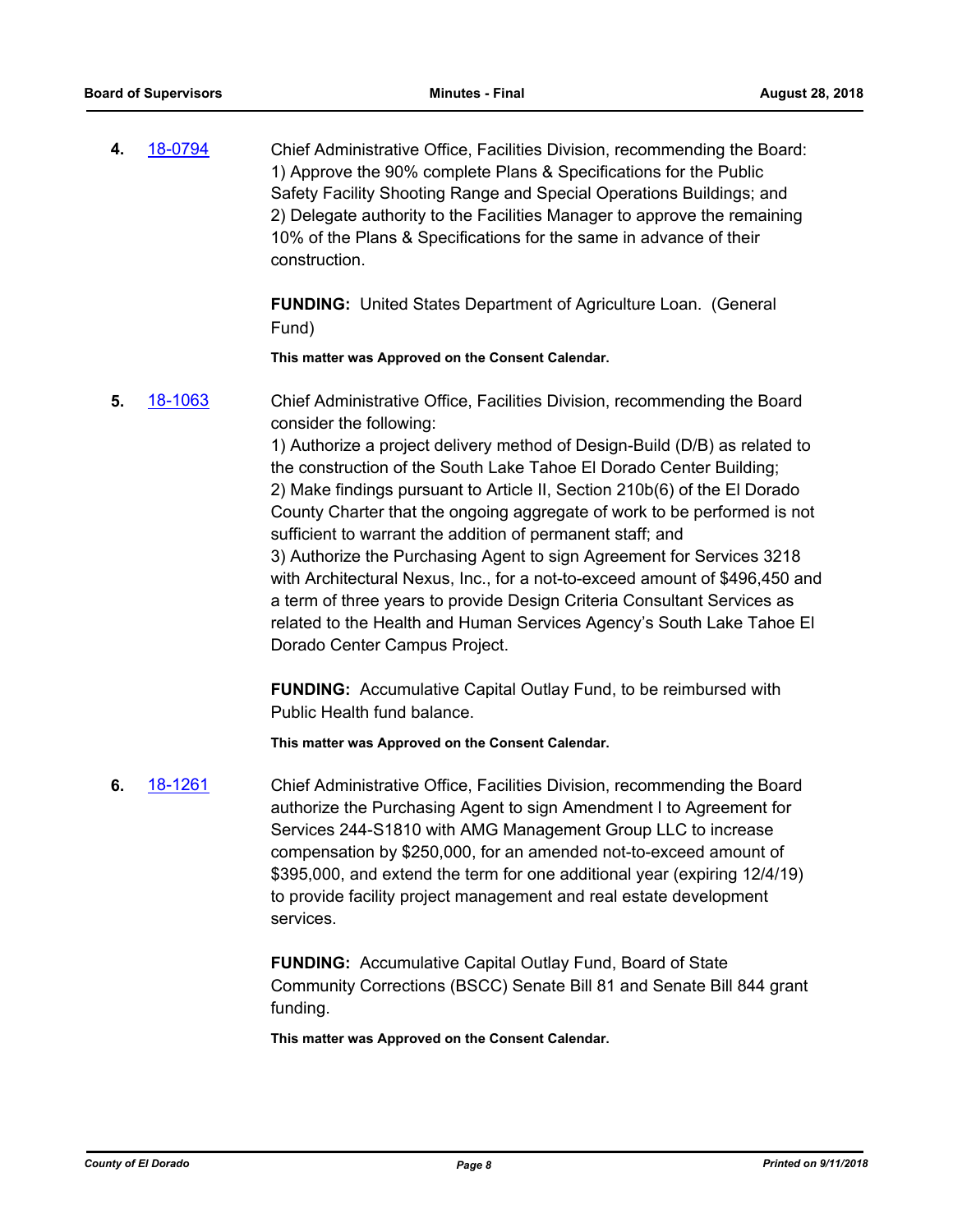**7.** [18-1247](http://eldorado.legistar.com/gateway.aspx?m=l&id=/matter.aspx?key=24598) Chief Administrative Office, Facilities Division and Parks Division, recommending the Board consider the following: 1) In accordance with the Purchase and Sale Agreement and Joint Escrow Instructions 2997, authorize the payment of the purchase price and close of escrow, and waive contingencies, for acquisition of approximately 2.081 acres of land commonly known as 40 and 50 Old Depot Court, Placerville (Assessor's Parcel No. 327-250-37-100 and 327-250-38-100) for \$315,000, less any prior deposits; 2) Authorize the Chair to sign the Certificate of Acceptance for the property; and 3) Authorize the Facilities Manager, or designee, to execute any documents, as may be necessary to complete the transaction and close escrow consistent with the purchase agreement.

#### **FUNDING:** General Fund.

**This matter was Approved on the Consent Calendar. Supervisor Frentzen registered a No vote on this matter.**

**8.** [18-1221](http://eldorado.legistar.com/gateway.aspx?m=l&id=/matter.aspx?key=24572) Chief Administrative Office recommending the Board adopt and authorize the Chair to sign Resolution **179-2018** accepting the exchange of property tax increments for the annexation of four parcels (APNs 115-400-06, 115-400-07, 115-400-08, and 115-400-09) into the Garden Valley Fire Protection District service area, Local Agency Formation Commission Project 2018-01.

#### **FUNDING**: N/A

**A motion was made by Supervisor Veerkamp, seconded by Supervisor Frentzen to Adopt Resolution 179-2018.**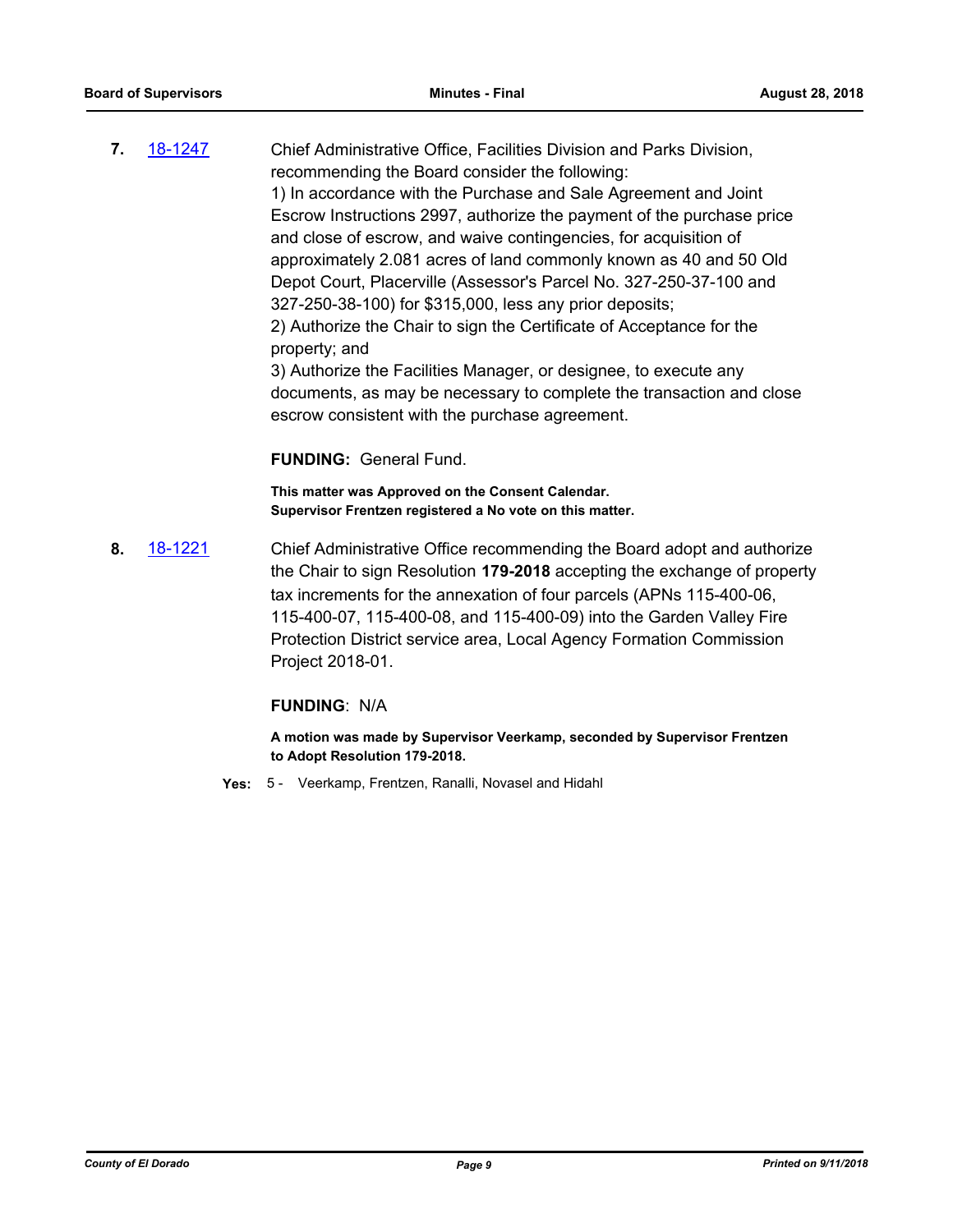**9.** [18-1267](http://eldorado.legistar.com/gateway.aspx?m=l&id=/matter.aspx?key=24618) Human Resources Department recommending the Board, acting as the Air Quality Management District Board of Directors, approve and adopt the following:

> 1) New class specifications for the Air Quality Management District: Air Quality Administrative Analyst and Air Quality Technician I/II; and 2) Adopt and authorize the Chair to sign Resolution **180-2018** to approve

the following for the Air Quality Management District:

a) The job class number and salary range for the new classification of Air Quality Administrative Analyst.

b) The job class number and salary range for the new classification of Air Quality Technician I/II.

c) The reclassification (reallocation) of one (1.0 FTE) position from Sr. Department Analyst to Air Quality Administrative Analyst.

## **FUNDING:** N/A

**This matter was Approved and Resolution 180-2018 was Adopted upon Approval of the Consent Calendar.**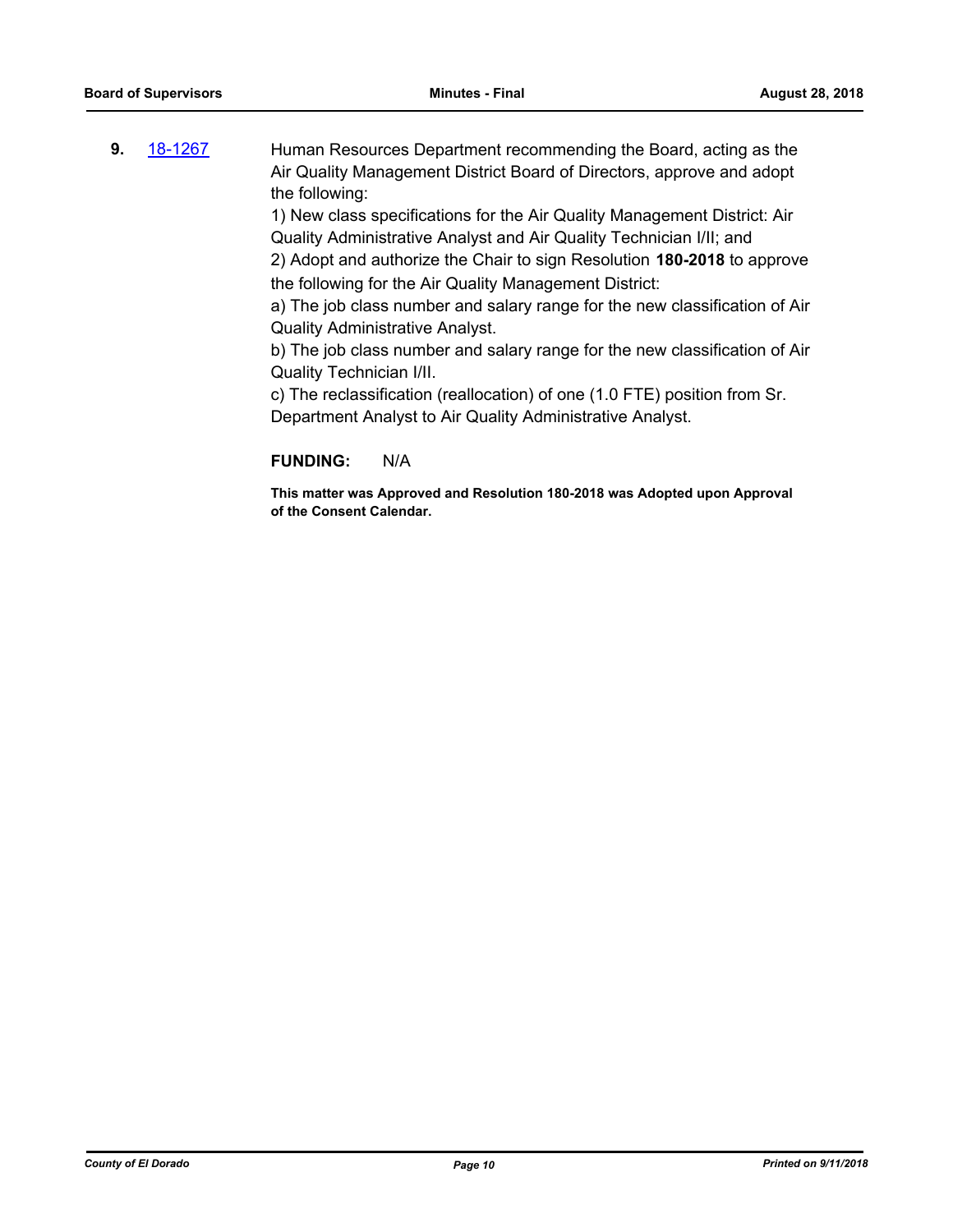| 10. | <u>18-0931</u> | Human Resources Department recommending the Board approve the                                                                               |
|-----|----------------|---------------------------------------------------------------------------------------------------------------------------------------------|
|     |                | following:                                                                                                                                  |
|     |                | 1) New class specifications for the Department of Information                                                                               |
|     |                | Technologies: Chief Information Security Officer and Information                                                                            |
|     |                | Technology Project Manager.                                                                                                                 |
|     |                | 2) Revised class specifications for the Department of Information                                                                           |
|     |                | Technologies: Assistant Director of Information Technologies (Title                                                                         |
|     |                | change from: Assistant Director of Information Technology); Deputy                                                                          |
|     |                | Director of Information Technologies (Title change from: Deputy Director                                                                    |
|     |                | of Information Technology); Director of Information Technologies (Title                                                                     |
|     |                | change from: Director of Information Technology); Information Technology                                                                    |
|     |                | Customer Support Specialist I/II (Title change from: Information                                                                            |
|     |                | Technology Specialist I/II); Information Technology Technician Trainee, I, II,                                                              |
|     |                | Sr.; and Telecommunication Technician I/II.                                                                                                 |
|     |                | 3) Adopt and authorize the Chair to sign Resolution 181-2018 to approve                                                                     |
|     |                | the following for the Department of Information Technologies:                                                                               |
|     |                | a) Job Class Number, bargaining unit, and salary range for the new                                                                          |
|     |                | classification of Chief Information Security Officer.                                                                                       |
|     |                | b) Job Class Number, bargaining unit, and salary range for the new                                                                          |
|     |                | classification of Information Technology Project Manager.                                                                                   |
|     |                | c) Class specification title change from Assistant Director of Information<br>Technology to Assistant Director of Information Technologies. |
|     |                | d) Class specification title change from Deputy Director of Information                                                                     |
|     |                | Technology to Deputy Director of Information Technologies.                                                                                  |
|     |                | e) Class specification title change from Director of Information Technology                                                                 |
|     |                | to Director of Information Technologies.                                                                                                    |
|     |                | f) Class specification title change from Information Technology Specialist                                                                  |
|     |                | I/II to Information Technology Customer Support Specialist I/II.                                                                            |
|     |                | g) The reclassification (reallocation) of one (1.0 FTE) position from                                                                       |
|     |                | Deputy Director of Information Technology to Chief Information Security                                                                     |
|     |                | Officer.                                                                                                                                    |
|     |                | h) Upward reclassification (reallocation) of one (1.0 FTE) position from                                                                    |
|     |                | Information Technology Technician I/II to Information Technology Customer                                                                   |
|     |                | Support Specialist I/II.                                                                                                                    |
|     |                | i) Downward reclassifications (reallocations) of three (1.0 FTE) positions                                                                  |
|     |                | from Information Technology Analyst I/II - Office Systems to Information                                                                    |
|     |                | Technology Customer Support Specialist I/II.                                                                                                |
|     |                | j) Upward reclassification (reallocation) of one (1.0 FTE) position from Sr.                                                                |
|     |                | Department Systems Analyst to Information Technology Project Manager.                                                                       |
|     |                | 4) Waive the competitive examination process for the incumbent in the                                                                       |
|     |                | position of Technology Technician I/II to be upwardly reclassified to                                                                       |
|     |                | Information Technology Customer Support Specialist I/II, and Sr.                                                                            |
|     |                | Department Systems Analyst to be upwardly reclassified to Information                                                                       |
|     |                | Technology Project Manager in accordance with Section 306.1 of the                                                                          |
|     |                | Personnel Rules.                                                                                                                            |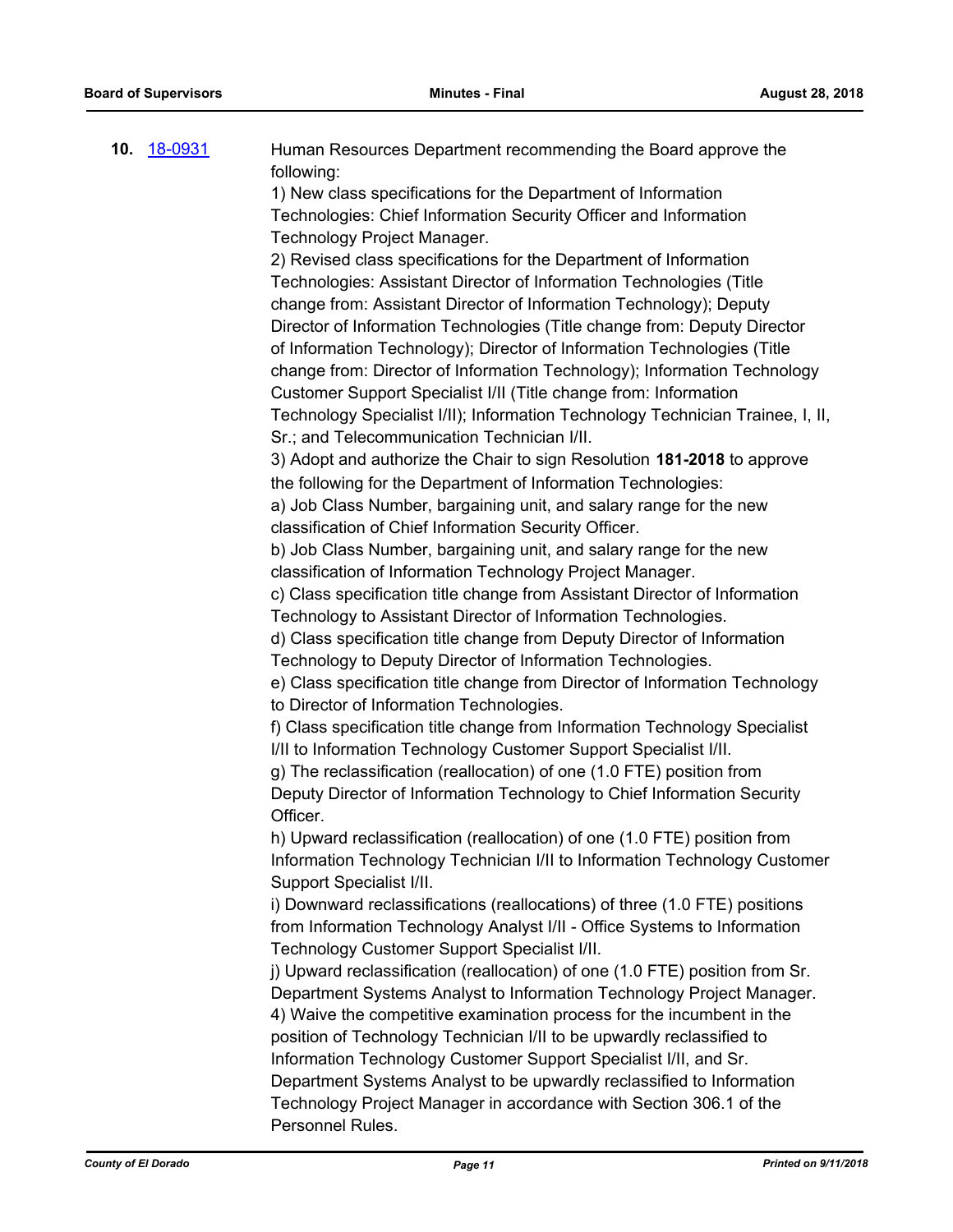## **FUNDING:** General Fund.

**This matter was Approved and Resolution 181-2018 was Adopted upon Approval of the Consent Calendar.**

**11.** [18-1270](http://eldorado.legistar.com/gateway.aspx?m=l&id=/matter.aspx?key=24621) Human Resources Department and the Assessor's Office recommending the Board consider the following:

> 1) Adopt the newly created Deputy Assessor - Systems & Support class specification;

2) Approve and authorize the Chair to sign Resolution **183-2018**; a) Establishing the job class number, salary range, and bargaining unit designation for the classification of Deputy Assessor - Systems & Support; and

b) Amending the Authorized Personnel Allocation Resolution for the Assessor's Office to delete one vacant (1.0 FTE) Assistant Assessor position and adding one (1.0 FTE) Deputy Assessor - Systems & Support position.

**FUNDING:** General Fund.

**This matter was Approved and Resolution 183-2018 was Adopted upon Approval of the Consent Calendar.**

**12.** [18-1218](http://eldorado.legistar.com/gateway.aspx?m=l&id=/matter.aspx?key=24569) Human Resources Department, Risk Management Division, recommending the Board:

> 1) Approve the County purchase first-dollar workers' compensation insurance coverage through the Primary Workers' Compensation Program and eliminate the current \$300,000 self-insured retention for workers' compensation; and

2) Adopt and authorize the Chair to sign Resolution **187-2018** authorizing the Director of Human Resources or the Risk Manager to submit an application to the Director of Industrial Relations, State of California, for a Certificate of Consent to Self-Insure by Interim Self Insurer related to workers' compensation liabilities on behalf of the County of El Dorado and to execute any and all documents required for such application.

**FUNDING:** Internal Service Fund.

**This matter was Approved and Resolution 187-2018 was Adopted upon Approval of the Consent Calendar.**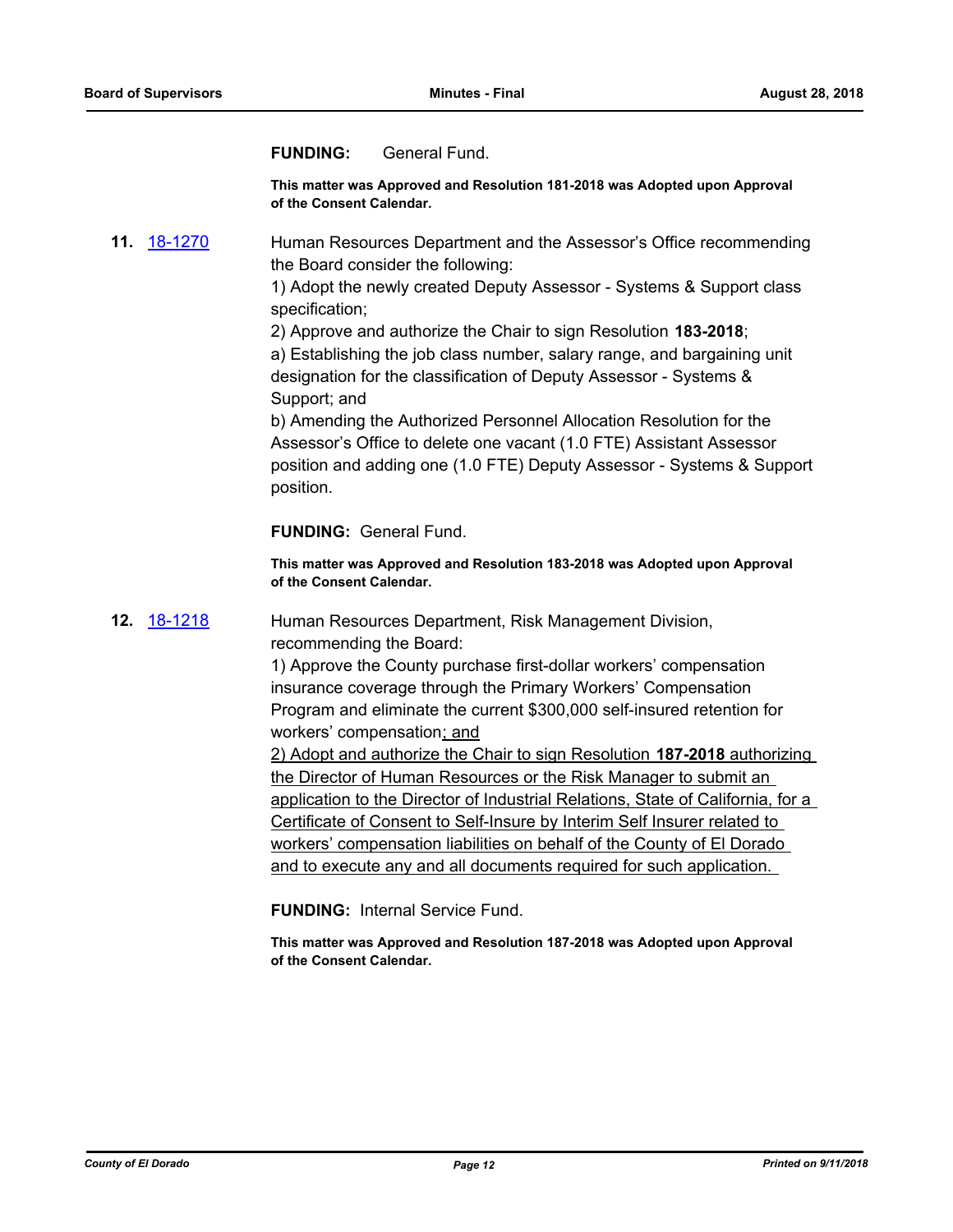**13.** [18-1292](http://eldorado.legistar.com/gateway.aspx?m=l&id=/matter.aspx?key=24643) Human Resources recommending the Board take the following actions regarding Health Plan Programs and Ancillary Employee Benefit Programs for the 2019 Plan Year:

> 1) Approve the proposed 2019 health plan rate cards (Attachments A and B) based on the cost sharing of health premiums in the current Memoranda of Understanding with all bargaining units, the Salary and Benefits Resolution for unrepresented employees and in accordance with the Patient Protection And Affordable Care Act (ACA);

> 2) Authorize the Director of Human Resources Director, or designee, to execute health and benefit program contract renewals subject to approval by County Counsel; and

3) Grant Human Resources the authority to correct any minor clerical errors or adjustments, if necessary, to the approved health plan rate cards for the 2019 health benefits plan year, as needed.

**FUNDING**: Countywide cost, shared between the County Departments (General Fund and Non-General Fund) and employees.

**This matter was Approved on the Consent Calendar.**

**14.** [18-1280](http://eldorado.legistar.com/gateway.aspx?m=l&id=/matter.aspx?key=24631) Human Resources recommending the Board approve and authorize the Chair to sign Resolution **184-2018** to repeal and replace the Salary and Benefits Resolution for Unrepresented Employees (Resolution 039-2018), to amend Section 12 to clarify that in accordance with Government Code section 21224(a) extra help retired annuitants shall not receive any benefit, compensation in lieu of benefits, or other form of compensation in addition to the base hourly rate of pay.

## **FUNDING:** N/A

**Resolution 184-2018 was Adopted upon Approval of the Consent Calendar.**

#### **15.** [18-0725](http://eldorado.legistar.com/gateway.aspx?m=l&id=/matter.aspx?key=24072) Treasurer-Tax Collector recommending the Board:

1) Approve and authorize the Purchasing Agent to sign Amendment II to Agreement for Services 102 (049-S0810) to correct the name of the vendor from Loomis, Fargo & Co. to Loomis Armored US, LLC; and 2) Approve and authorize the Purchasing Agent to execute a perpetual Agreement for Services 3134 with Loomis Armored US, LLC for armored car service in the amount of \$9,900 per annum, inclusive of all expenses.

**FUNDING:** General Fund.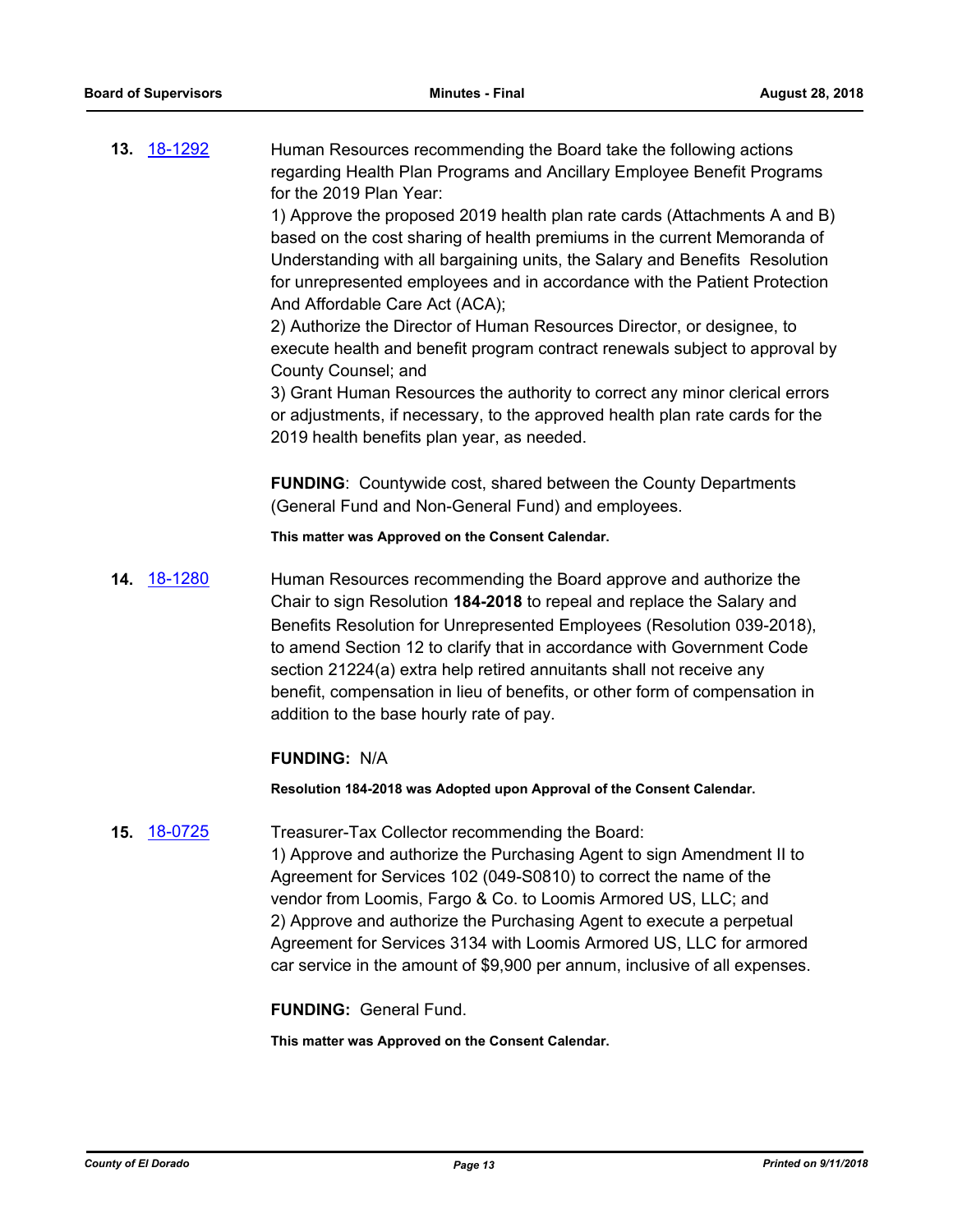**16.** [16-0305](http://eldorado.legistar.com/gateway.aspx?m=l&id=/matter.aspx?key=20961) Supervisor Ranalli recommending the Board find that a state of emergency continues to exist in El Dorado County as a result of unprecedented tree mortality due to drought conditions and related bark beetle infestations. (Cont. 8/21/18, Item 4)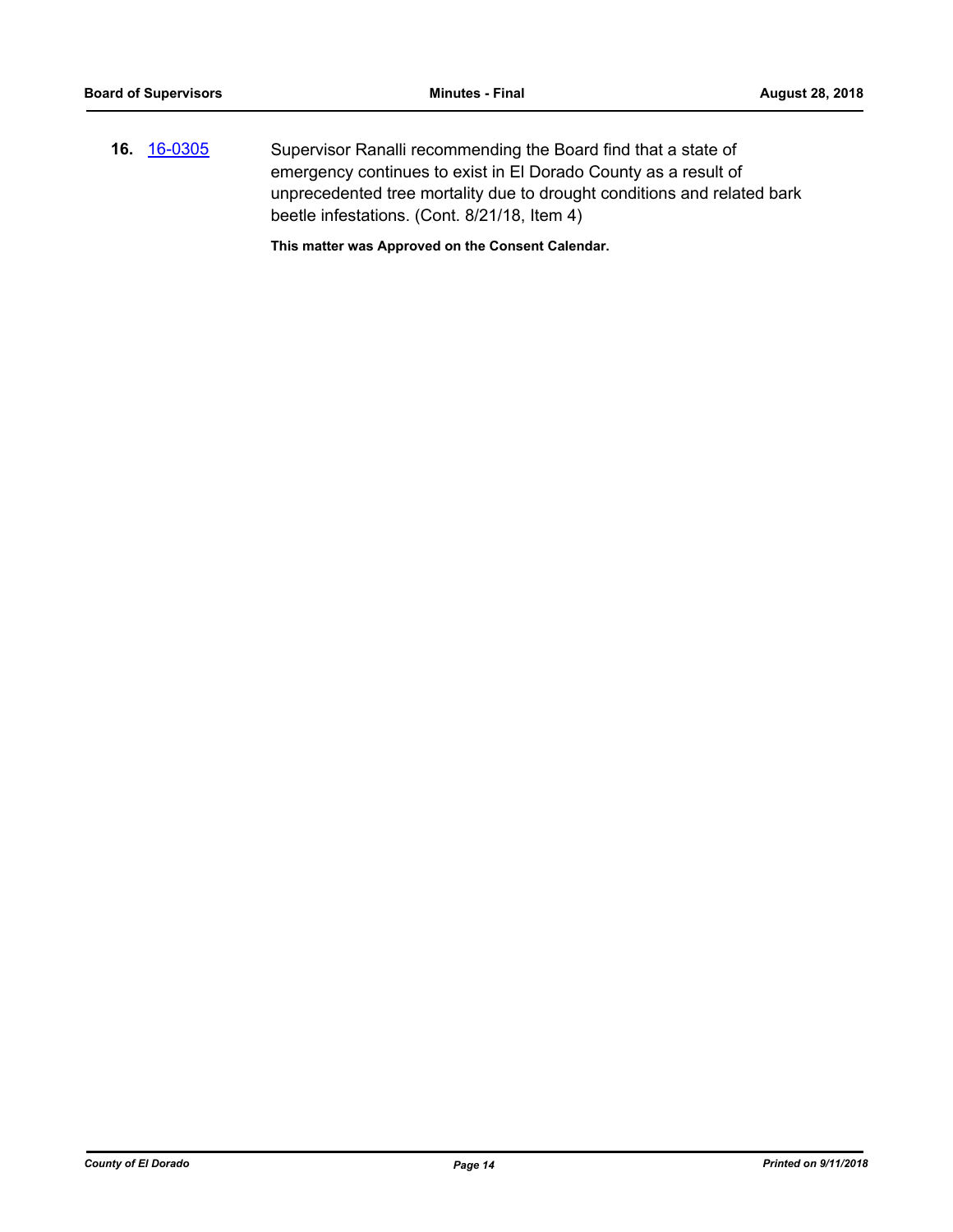#### **HEALTH AND HUMAN SERVICES - CONSENT ITEMS**

**17.** [18-1194](http://eldorado.legistar.com/gateway.aspx?m=l&id=/matter.aspx?key=24545) Child Support Services recommending the Board authorize the Department to accept the Terms of Use (FENIX 3270) for a website membership with SurveyMonkey to initiate a monthly subscription beginning September 1, 2018 that shall automatically renew at the end of each monthly billing cycle unless cancelled before a new billing cycle begins. The membership will be used to conduct customer service surveys for Child Support Services' customers. The monthly subscription cost is \$37. It is anticipated that the Department will utilize the service for three years for a total three year cost of \$1350.

**FUNDING:** State and Federal Funding.

**This matter was Approved on the Consent Calendar.**

18. [18-1008](http://eldorado.legistar.com/gateway.aspx?m=l&id=/matter.aspx?key=24357) Health and Human Services Agency, Community Services Division, recommending the Board:

> 1) Approve and authorize the Chair to sign Amendment II to Agreement for Services 535 (275-S1411) with Jim Jonas, Inc., for the provision of heating and air conditioning system design, installation, and repair services increasing the not to exceed amount by \$250,000 effective upon execution, for a new maximum contractual obligation of \$725,000, and extend the term through July 31, 2021; and 2) Authorize the Purchasing Agent, or designee, to execute further documents relating to Agreement for Services 535 (275-S1411), including amendments which do not increase the maximum dollar amount or term of the Agreement, and contingent upon approval by County

Counsel and Risk Management.

**FUNDING:** Federal Funding - Department of Energy Weatherization Assistance Program and Low-income Home Energy Assistance Program.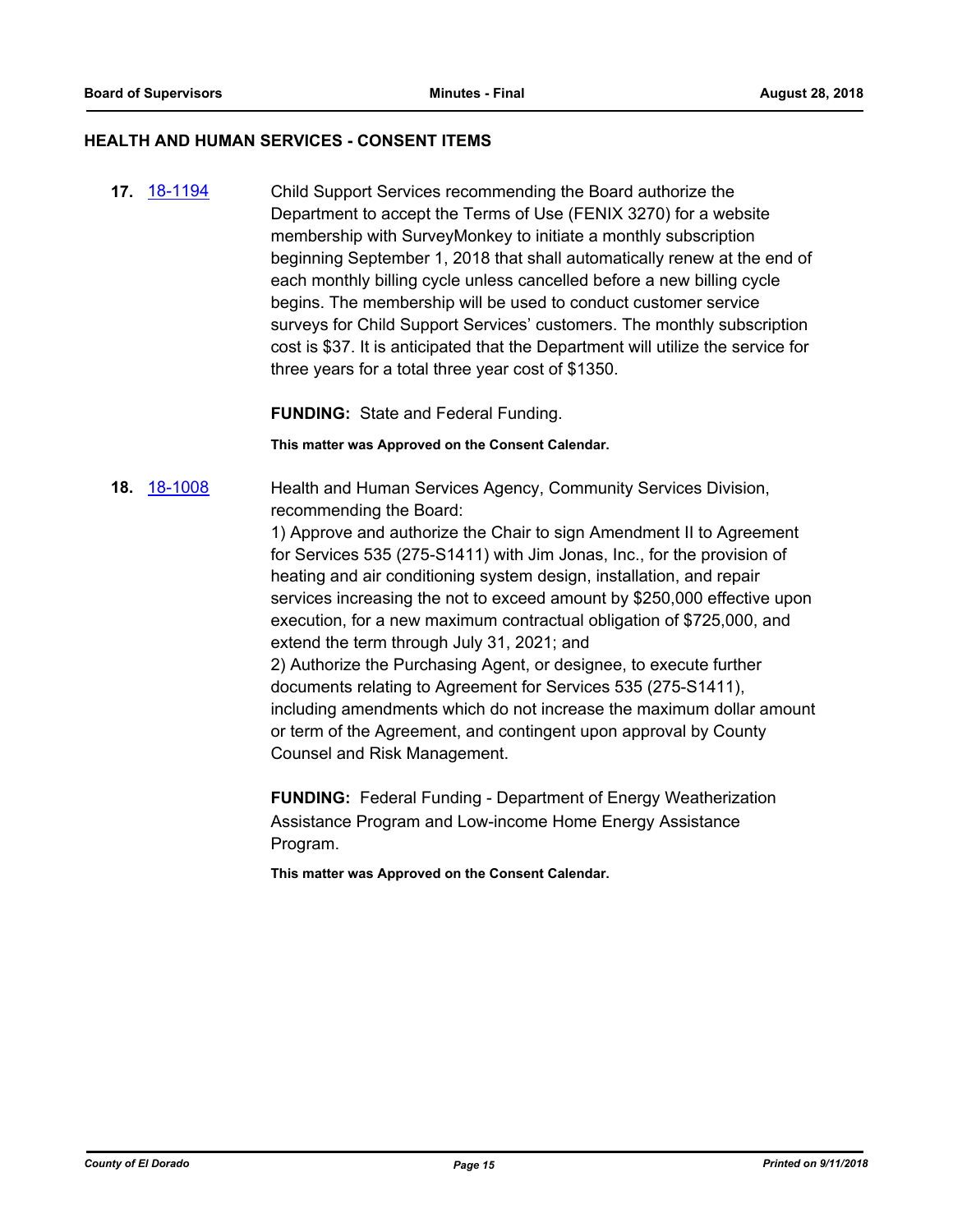**19.** [18-1209](http://eldorado.legistar.com/gateway.aspx?m=l&id=/matter.aspx?key=24560) Health and Human Services Agency recommending the Board adopt and authorize the Chair to sign Resolution **175-2018**, thereby deleting 5.0 FTE Public Health Nurse I/II Limited Term allocations and adding 5.0 FTE Public Health Nurse I/II positions; deleting 1.0 FTE Supervising Public Health Nurse Limited Term allocations and adding 1.0 FTE Supervising Public Health Nurse; and deleting 5.0 FTE Community Health Advocate Limited Term allocations and adding 5.0 FTE Community Health Advocate allocations.

> **FUNDING:** Mental Health Services Act (MHSA) Innovation Funding 45.47%; Federal Funding 25.13%; First 5 Funding 16.1%; Public Health 1991 Realignment Funding 13.3%.

**Resolution 175-2018 was Adopted upon Approval of the Consent Calendar.**

**20.** [18-1266](http://eldorado.legistar.com/gateway.aspx?m=l&id=/matter.aspx?key=24617) Human Resources Health and Human Services Agency recommending the Board interpret Section 1402.3 of the Personnel Rules, in accordance with rule 207, Interpretation of Personnel Rules, authorizing Limited Term employees to roll over accrued vacation hours when hired to a competitively recruited Regular Position, and upon terminating their Limited Term position.

#### **FUNDING:** N/A

**This matter was Approved on the Consent Calendar. Correct this item to come from Human Resources Department not the Health and Human Services Agency.**

**21.** [18-1262](http://eldorado.legistar.com/gateway.aspx?m=l&id=/matter.aspx?key=24613) Health and Human Services Agency (HHSA), recommending the Board: 1) Approve and authorize the Chair to sign Agreement for Services 3263 with Pro-Line Cleaning Services, Inc., for the provision of janitorial services at HHSA's Placerville offices located at 3047 Briw Road and 3057 Briw Road, for the term September 1, 2018 through August 31, 2021, with a maximum contractual obligation of \$227,000; and 2) Authorize the Purchasing Agent, or designee, to execute further documents relating to Agreement for Services 3263, including amendments which do not increase the maximum dollar amount or term of the Agreement, and contingent upon approval by County Counsel and Risk Management.

**FUNDING:** Federal and State Funding.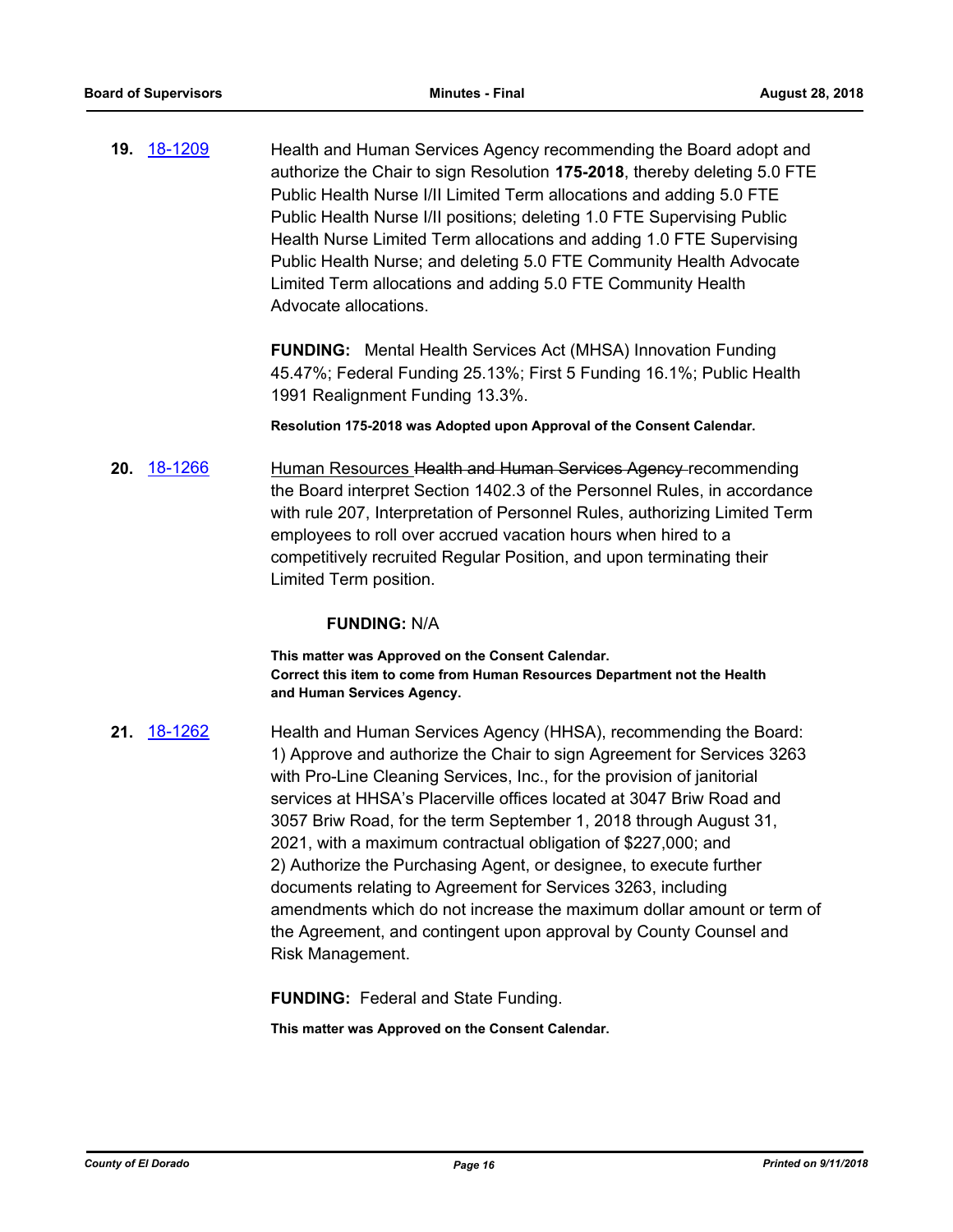**22.** [18-1198](http://eldorado.legistar.com/gateway.aspx?m=l&id=/matter.aspx?key=24549) Library Department recommending the Board: 1) Approve Agreement 221-M1610 providing a Memorandum of Understanding between the County and the Friends of the Library of El Dorado County, Inc.; and 2) Make a determination that the Friends of the Library of El Dorado County provide a public benefit to the residents of El Dorado County.

#### **FUNDING:** N/A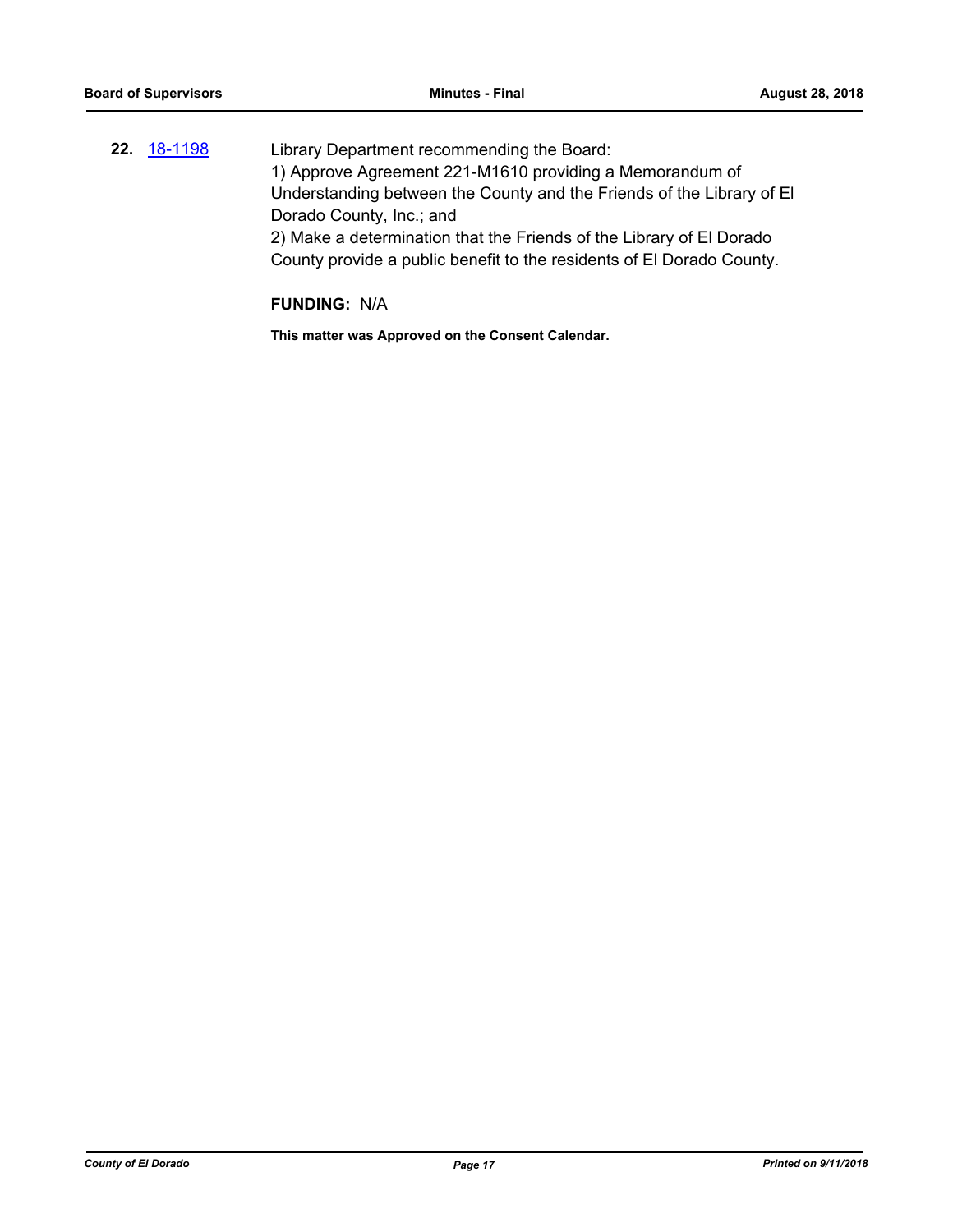#### **LAND USE AND DEVELOPMENT - CONSENT ITEMS**

**23.** [18-0991](http://eldorado.legistar.com/gateway.aspx?m=l&id=/matter.aspx?key=24340) El Dorado County Air Quality Management District (District) recommending the Board, acting as the Air Quality Management Board of Directors, adopt and authorize the Chair to sign Resolution **176-2018**  authorizing Air Pollution Control Officer to: 1) Execute grant agreement G17-EIDG-06 accepting initial funding from the California Air Resources Board (CARB) in the estimated amount of \$18,267 for the implementation of Assembly Bill 197 (AB197); 2) Execute any future grant or funding agreements with CARB and other necessary actions to receive additional funding to support the implementation of AB197 through the statutory term of the program; and 3) Implement and expend the funds in accordance with agreement G17-EIDG-06, AB197 and CARB requirements.

> **FUNDING:** Funding authorized by Assembly Bill 197 from the California Air Resources Board.

> **This matter was Approved and Resolution 176-2018 was Adopted upon Approval of the Consent Calendar.**

**24.** [18-0977](http://eldorado.legistar.com/gateway.aspx?m=l&id=/matter.aspx?key=24325) Community Development Services, Department of Transportation, recommending the Board approve and authorize the Chair to sign Agreement for Services 3171 with Aptim Environmental & Infrastructure, Inc., for a not-to-exceed amount of \$300,000, to provide the environmental remediation for the Diamond Springs Parkway Phase 1B Project, CIP 72334 / 36105011, for a term commencing upon execution by both parties and expiring three years thereafter.

> **FUNDING:** Local Tribe Funds (18%), Utility Agencies (13%), Traffic Impact Mitigation Fees (36%), Master Circulation and Funding Plan (32%), and Road Fund (<1%). (Local Funds)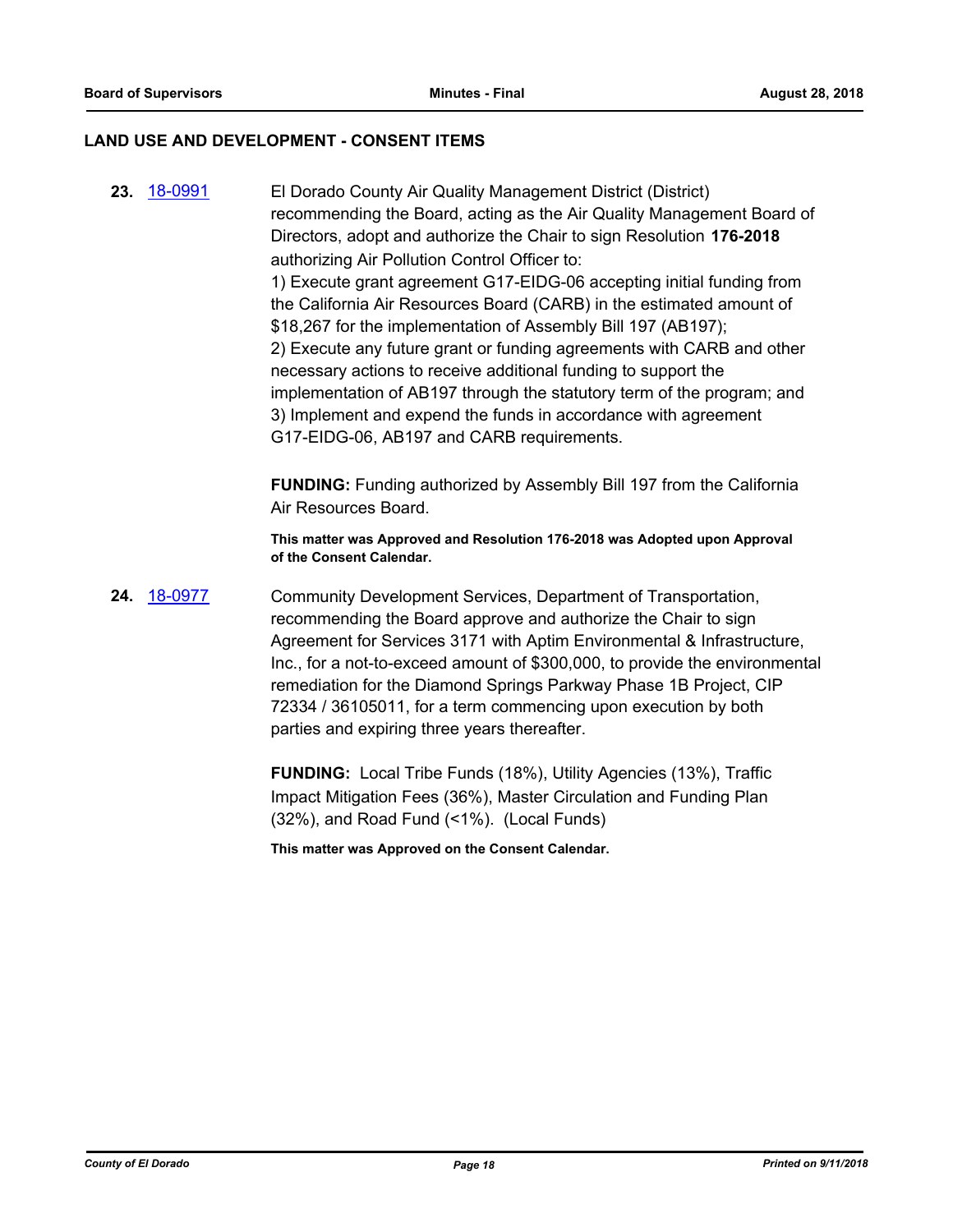**25.** [18-1119](http://eldorado.legistar.com/gateway.aspx?m=l&id=/matter.aspx?key=24469) Community Development Services, Department of Transportation, recommending the Board consider the following: 1) Approve and authorize the Chair to sign the Notice of Acceptance with MKD Construction, Inc., for the Fallen Leaf / Tahoe Mountain Road Storm Damage Projects, Contract PW 17-31189, CIP 78726/48935, P&C 251-C1899; and 2) Approve and authorize the Clerk of the Board to release the Payment and Performance Bonds to the Surety upon notification from the Department of Transportation, after the one-year guarantee period.

> **FUNDING:** Local and State discretionary funding initially (100%), with Transportation staff working with the Federal Emergency Management Agency and the California Office of Emergency Services to obtain reimbursement of up to 93.75% of total project costs. (Local/State/Federal)

#### **This matter was Approved on the Consent Calendar.**

**26.** [18-1164](http://eldorado.legistar.com/gateway.aspx?m=l&id=/matter.aspx?key=24514) Community Development Services, Department of Transportation, recommending the Board consider the following: 1) Approve and authorize the Chair to sign the Notice of Acceptance with Trinity River Construction, Inc., for the Starkes Grade Road Slipout Project, CIP 78715/36102014, Contract 2354; and 2) Approve and authorize the Clerk of the Board to release the Payment and Performance Bonds to the Surety upon notification from the Department of Transportation, after the one-year guarantee period.

> **FUNDING:** Local and State discretionary funding initially (100%), with Transportation staff working with the Federal Emergency Management Agency and California Office of Emergency Services to obtain reimbursement of up to 93.75% of total project costs. (Local/State/Federal)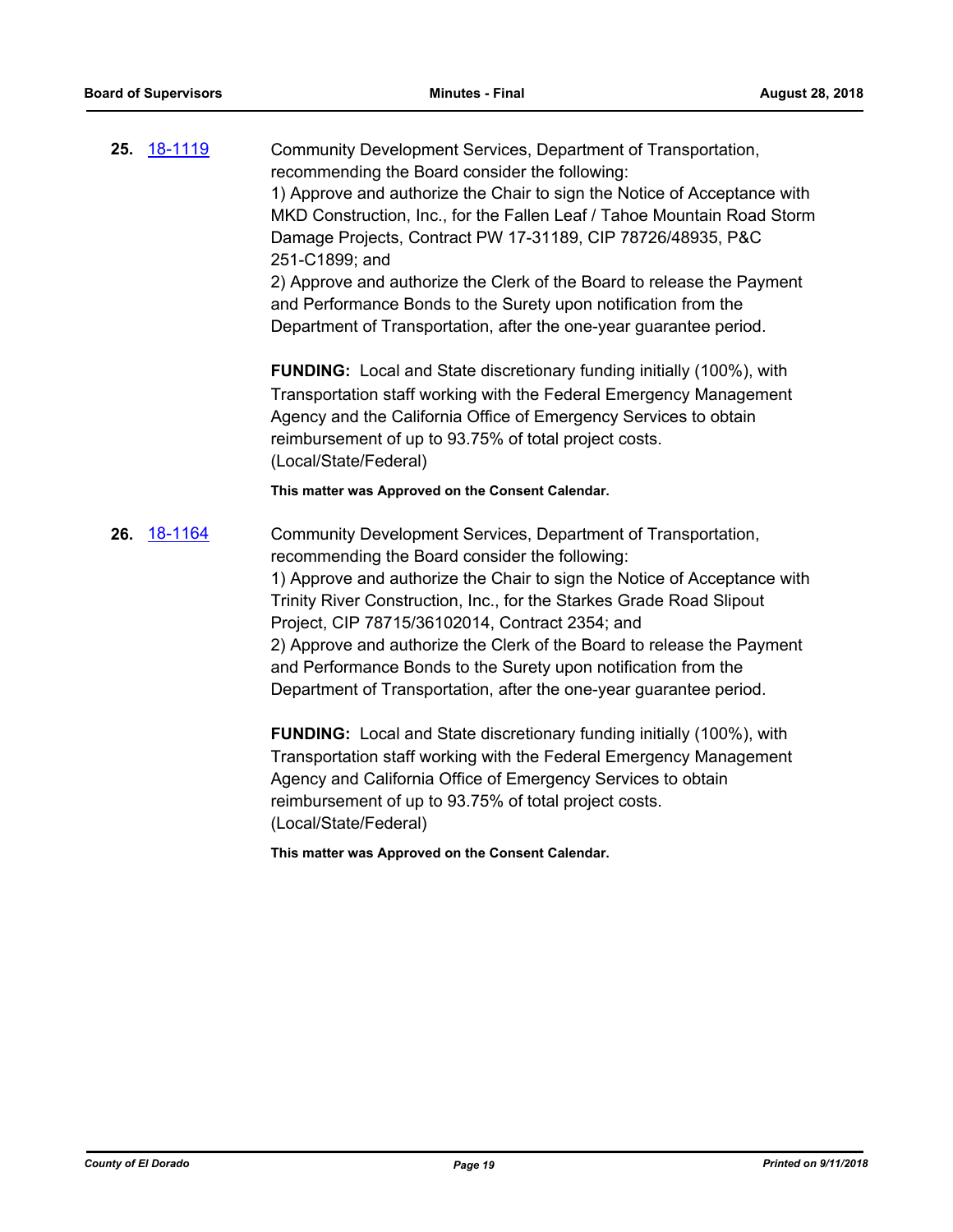**27.** [18-1250](http://eldorado.legistar.com/gateway.aspx?m=l&id=/matter.aspx?key=24601) Community Development Services, Department of Transportation, recommending the Board consider the following pertaining to the Green Valley Road Slipout Repair Project, Contract PW 18-31216, CIP 78707 / 36102008, Contract 2776: 1) Approve and adopt the Plans and Contract Documents and authorize the Chair to sign the Plans; and 2) Authorize advertisement for construction bids. **FUNDING:** Federal Highway Administration anticipated reimbursement (88.53%), California Disaster Assistance Act anticipated reimbursement (8.6%), Road Fund (2.87%). (Local, State, and Federal Funds) **This matter was Approved on the Consent Calendar. 28.** [18-1044](http://eldorado.legistar.com/gateway.aspx?m=l&id=/matter.aspx?key=24393) Community Development Services, Department of Transportation, recommending the Board consider the following pertaining to the Airport Road Storm Damage Repair Project, PW 18-31120, CIP 78717/36102022, Contract 2811: 1) Approve and adopt the Plans and Contract Documents and authorize the Chair to sign the Plans; and 2) Authorize advertisement for construction bids. **FUNDING:** Federal Highway Administration anticipated reimbursement (88.53%), California Disaster Assistance Act anticipated reimbursement (8.60%), Road Fund (2.87%). **This matter was Approved on the Consent Calendar. 29.** [18-0901](http://eldorado.legistar.com/gateway.aspx?m=l&id=/matter.aspx?key=24249) Community Development Services, Department of Transportation, recommending the Board approve and authorize the Chair to sign the Offsite Road Improvement Agreement for Sienna Ridge Retail Center (Serrano Commercial Village J5), Road Improvement Agreement 18-54870, between the County and the Developers, Donahue Schriber Realty Group, L.P. and Safeway, Inc. **FUNDING:** Developer Funded. **This matter was Approved on the Consent Calendar. 30.** [18-0986](http://eldorado.legistar.com/gateway.aspx?m=l&id=/matter.aspx?key=24334) Community Development Services, Planning and Building Department, Long Range Planning recommending the Board adopt and authorize the Chair to sign Resolution **150-2018** to establish the Meyers Advisory Council. **FUNDING:** County General Fund. **Resolution 150-2018 was Adopted upon Approval of the Consent Calendar.**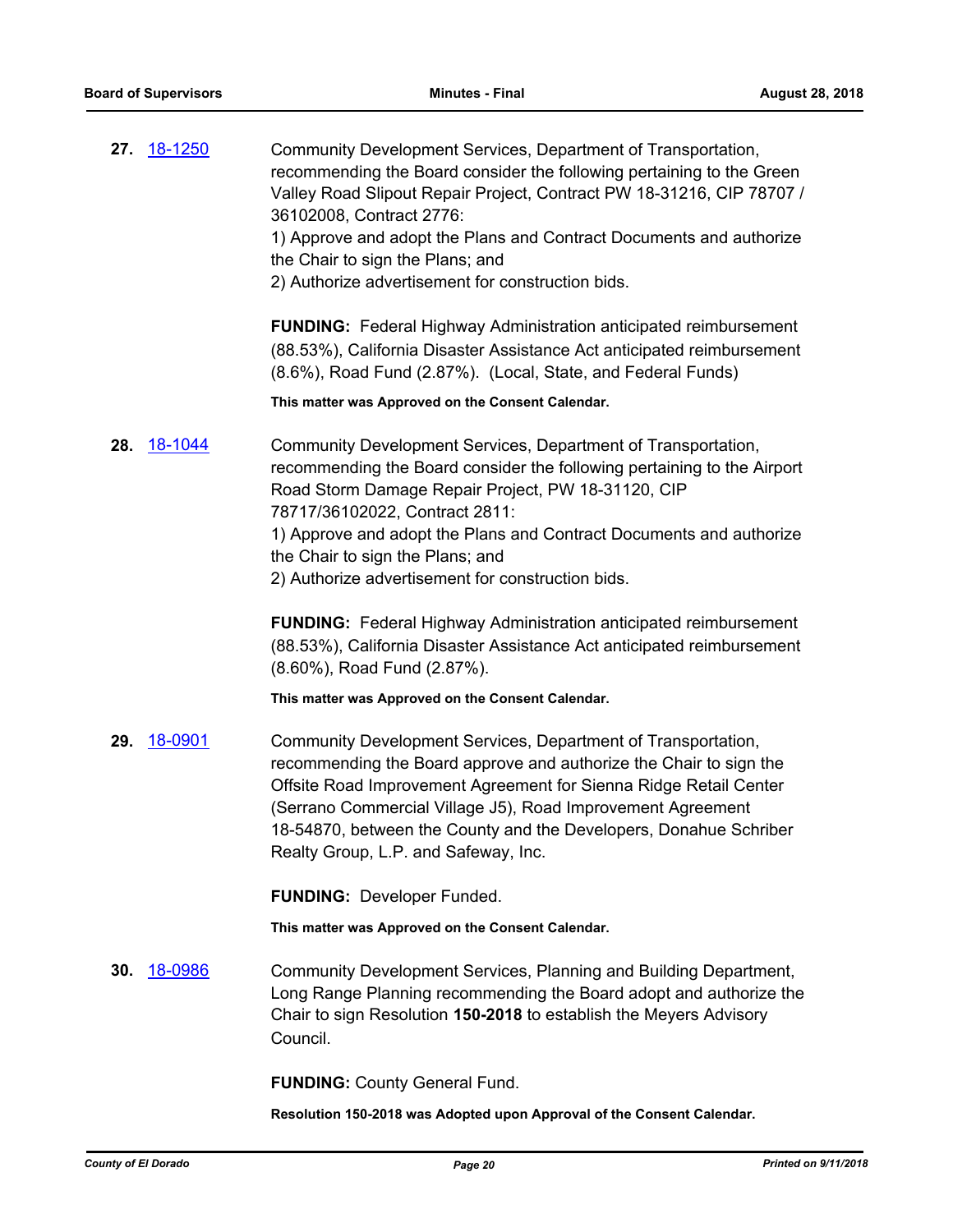**31.** [18-1197](http://eldorado.legistar.com/gateway.aspx?m=l&id=/matter.aspx?key=24548) Community Development Services, Planning and Building Department, recommending the Board approve the use of \$63,250 of Oak Woodland Conservation Funds to help acquire 1,018 acres of land for the protection and preservation of riparian and woodland habitat, that includes native fisheries and oak woodlands, and to provide for the potential future wildlife oriented public use opportunities on land fronting the Cosumnes River, to be owned and managed in the future by the California Department of Fish and Wildlife. Assessor's Parcel Numbers 091-030-12, 091-030-23, 091-030-24, 091-030-28, 091-030-29, 091-030-30, 091-030-33, 091-030-39, 091-030-40, 091-030-41, and 091-030-58 (El Dorado Ranch Phase 3) located in the southwest portion of the County approximately 6.5 miles south of El Dorado on the west side of Hwy 49 and approximately two miles north of the Cosumnes River.

**FUNDING:** Funding will be from the Oak Woodland Conservation Fund.

**This matter was Continued to September 11, 2018 upon Approval of the Consent Calendar.**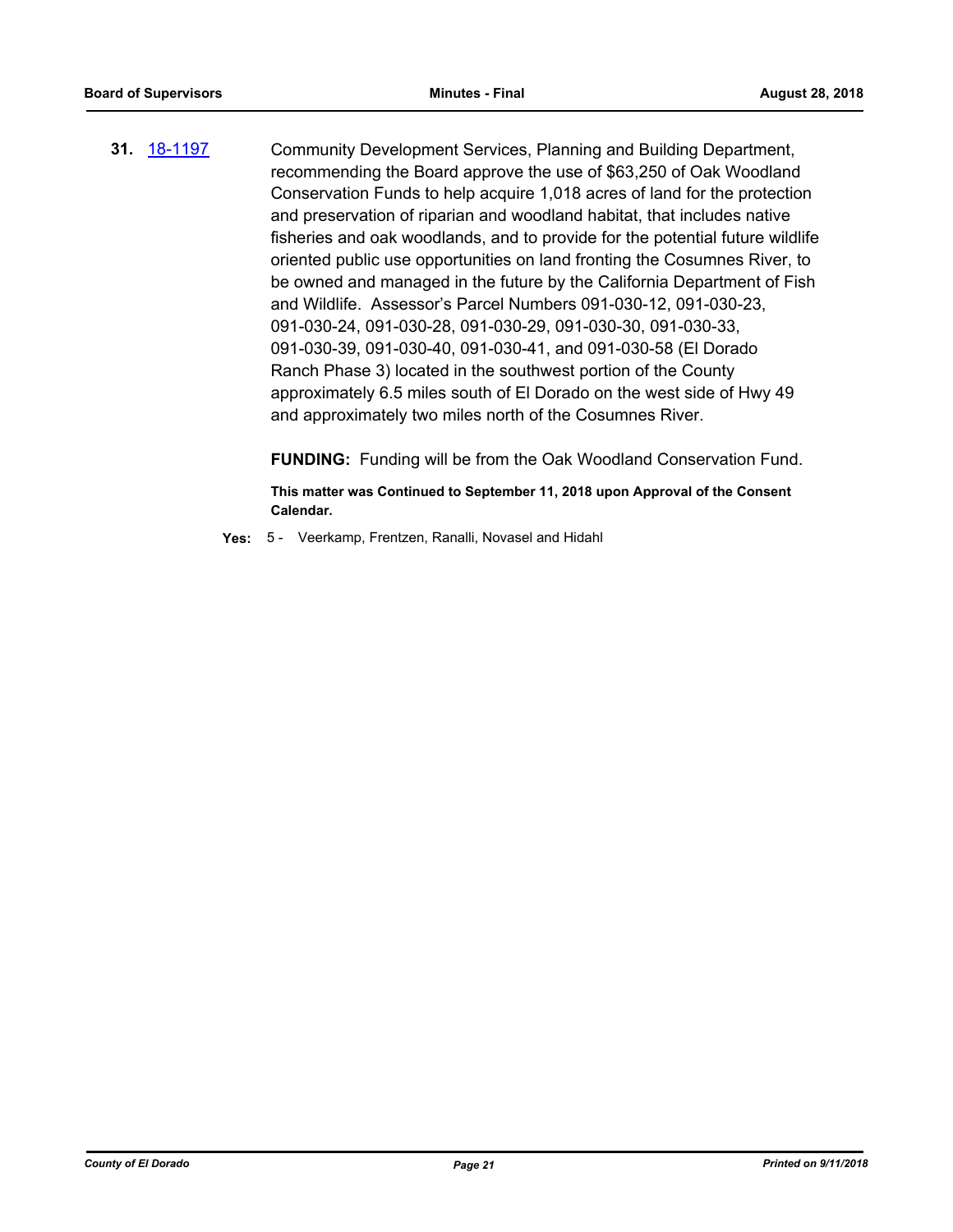## **LAW AND JUSTICE - CONSENT ITEMS**

**32.** [18-1271](http://eldorado.legistar.com/gateway.aspx?m=l&id=/matter.aspx?key=24622) Sheriff's Office recommending the Board authorize the Chair to sign Amendment V to Agreement 198-L1011 (FENIX 3280) with Town Center East, L.P., updating the Lessor to EDH Waterfront, LLC, updating the Premises section, updating the Payment section, and updating the Notices section, for the term of May 1, 2010 through April 30, 2019, for the lease of property used as a substation in El Dorado Hills.

**FUNDING:** General Fund.

**This matter was Approved on the Consent Calendar.**

## **END CONSENT CALENDAR**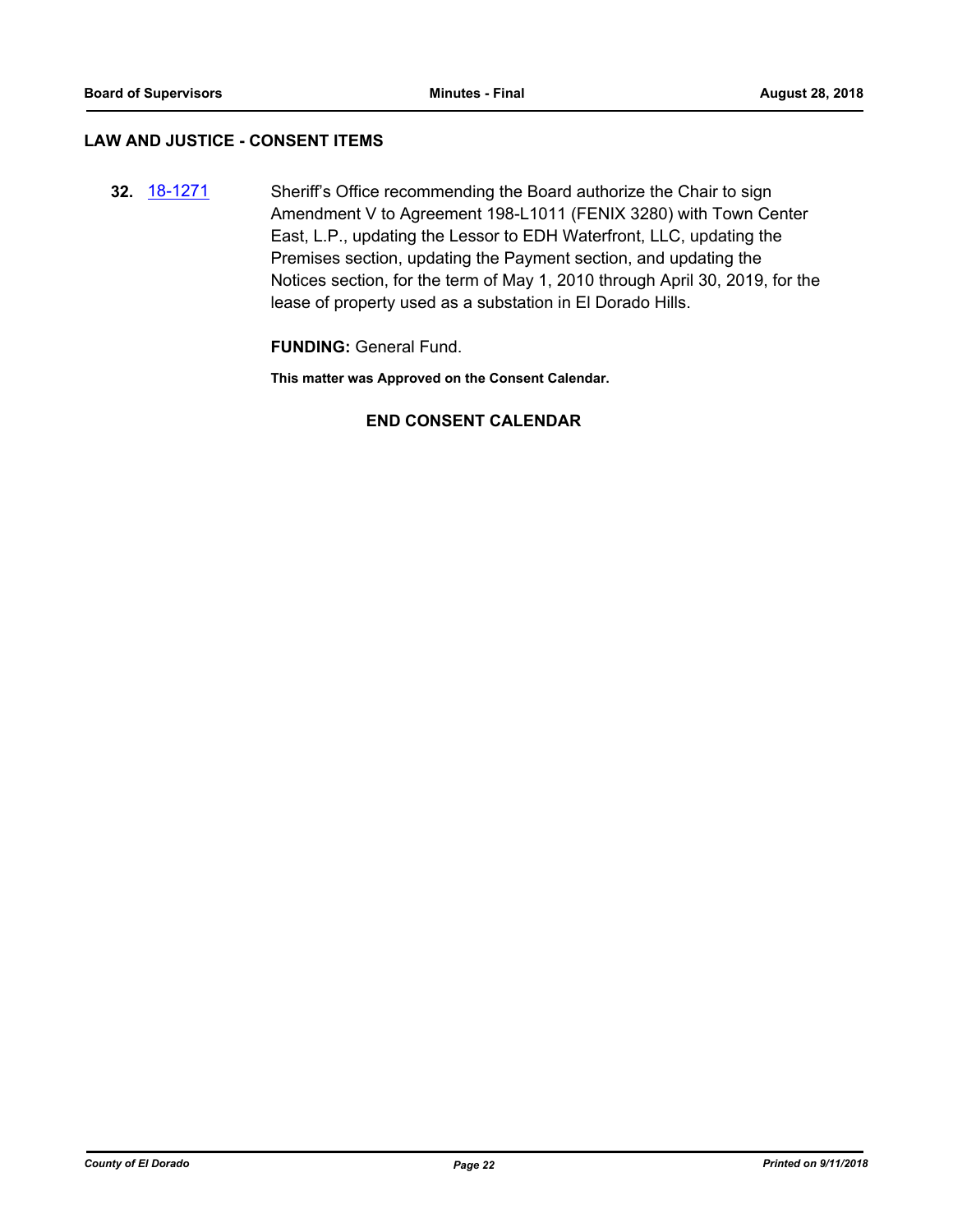#### **DEPARTMENT MATTERS (Items in this category may be called at any time)**

**33.** [18-1169](http://eldorado.legistar.com/gateway.aspx?m=l&id=/matter.aspx?key=24519) Child Support Services recommending the Board approve and authorize the Chair to sign a Proclamation designating August 2018 as Child Support Awareness Month in El Dorado County. (Est. Time: 5 Min.)

#### **FUNDING:** N/A

**Supervisor Ranalli read the Proclamation. A motion was made by Supervisor Ranalli, seconded by Supervisor Novasel to Approve this matter.**

- **Yes:** 5 Veerkamp, Frentzen, Ranalli, Novasel and Hidahl
- **34.** [18-0971](http://eldorado.legistar.com/gateway.aspx?m=l&id=/matter.aspx?key=24319) Community Development Services, Department of Transportation, recommending the Board approve and authorize the Chair to sign the Third Amendment to Agreement for Services 467-S1411 with Quincy Engineering, Incorporated, to increase the not-to-exceed amount by \$3,113,920 to \$6,457,483, with a new rate schedule, and to provide continued delivery of the next project phase, final design and preparation for advertising for construction bids on the Mosquito Road Bridge at South Fork American River Project, CIP 77126 / 36105028. (Est. Time: 10 Min.)

**FUNDING:** Highway Bridge Program Funds. (100% - Federal)

**A motion was made by Supervisor Ranalli, seconded by Supervisor Veerkamp to Approve this matter.**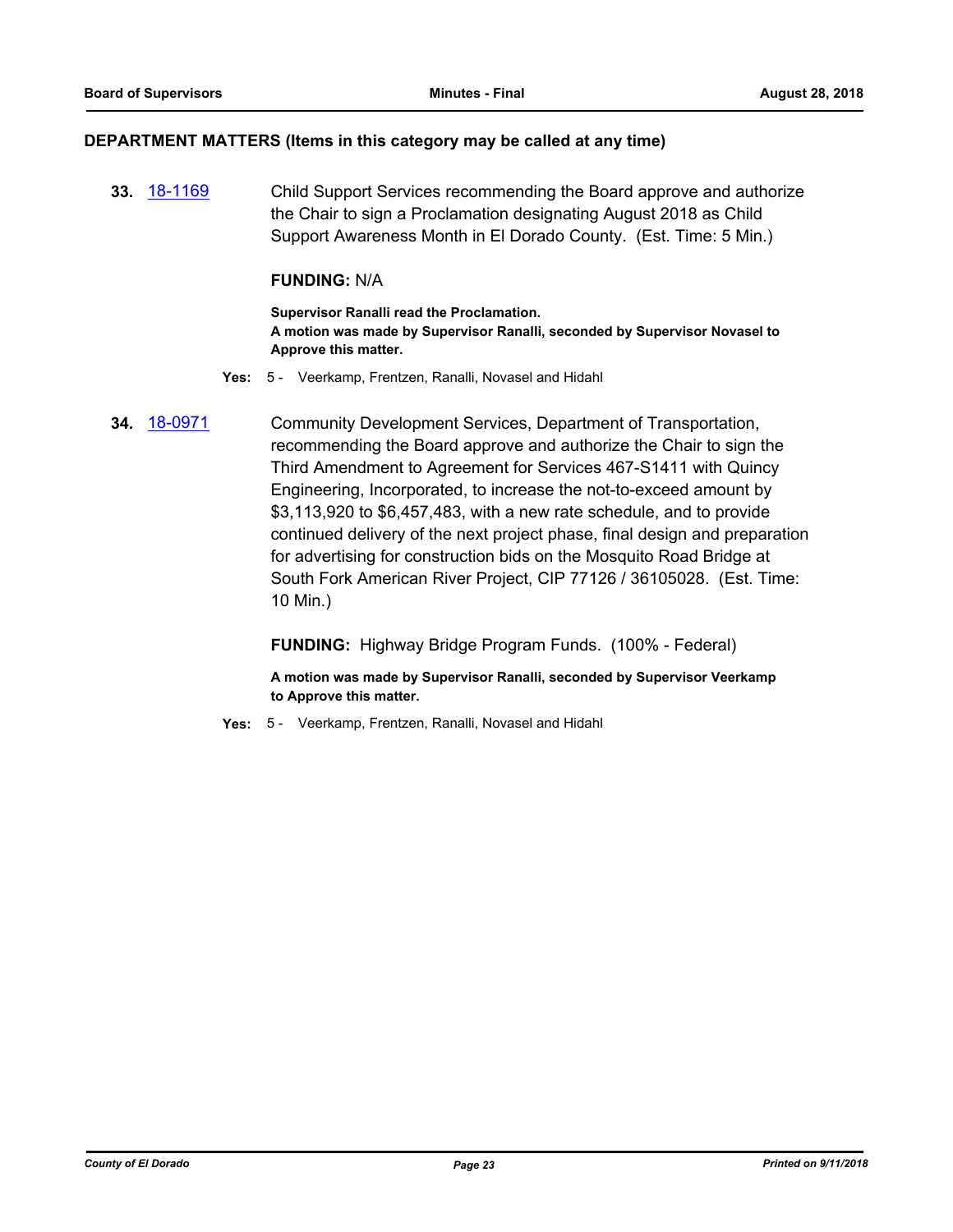**35.** [18-1260](http://eldorado.legistar.com/gateway.aspx?m=l&id=/matter.aspx?key=24611) Community Development Services, Department of Transportation, recommending the Board consider the following regarding the Apple Hill Traffic Implementation Pilot Project:

> 1) Direct Transportation staff to utilize the currently allocated \$50,000, which is funding from Economic Development, to provide traffic control services on Highway 50 Eastbound left turn lanes only, as done in the past; or

2) Authorize the Director of Transportation to pursue potential grant/funding sources in the amount of \$180,000 to cover the extra costs associated with traffic control services in the Apple Hill area;

3) If in the event the Department of Transportation is unsuccessful in obtaining these potential grant/funding sources, allocate \$180,000 in Economic Development funds, which would bring the total cost to \$230,000;

4) Authorize direct contracting with Almendariz Consulting, Inc. in accordance with El Dorado County Ordinance Code 3.12.230(A); and 5) Approve and authorize the Director of Transportation to negotiate and sign a Contract with Almendariz Consulting, Inc. to provide traffic control services, upon review and approval by County Counsel. (Est. Time: 30 Min.)

**FUNDING:** Economic Development - Transient Occupancy Tax, SACOG Grant, and/or other potential grant/funding sources.

*Public Comment: E. Garber, T. Kayes, S. Taylor, M. Nelson, J. Conte, M. Lane*

**A motion was made by Supervisor Veerkamp, seconded by Supervisor Hidahl to Approve this matter.**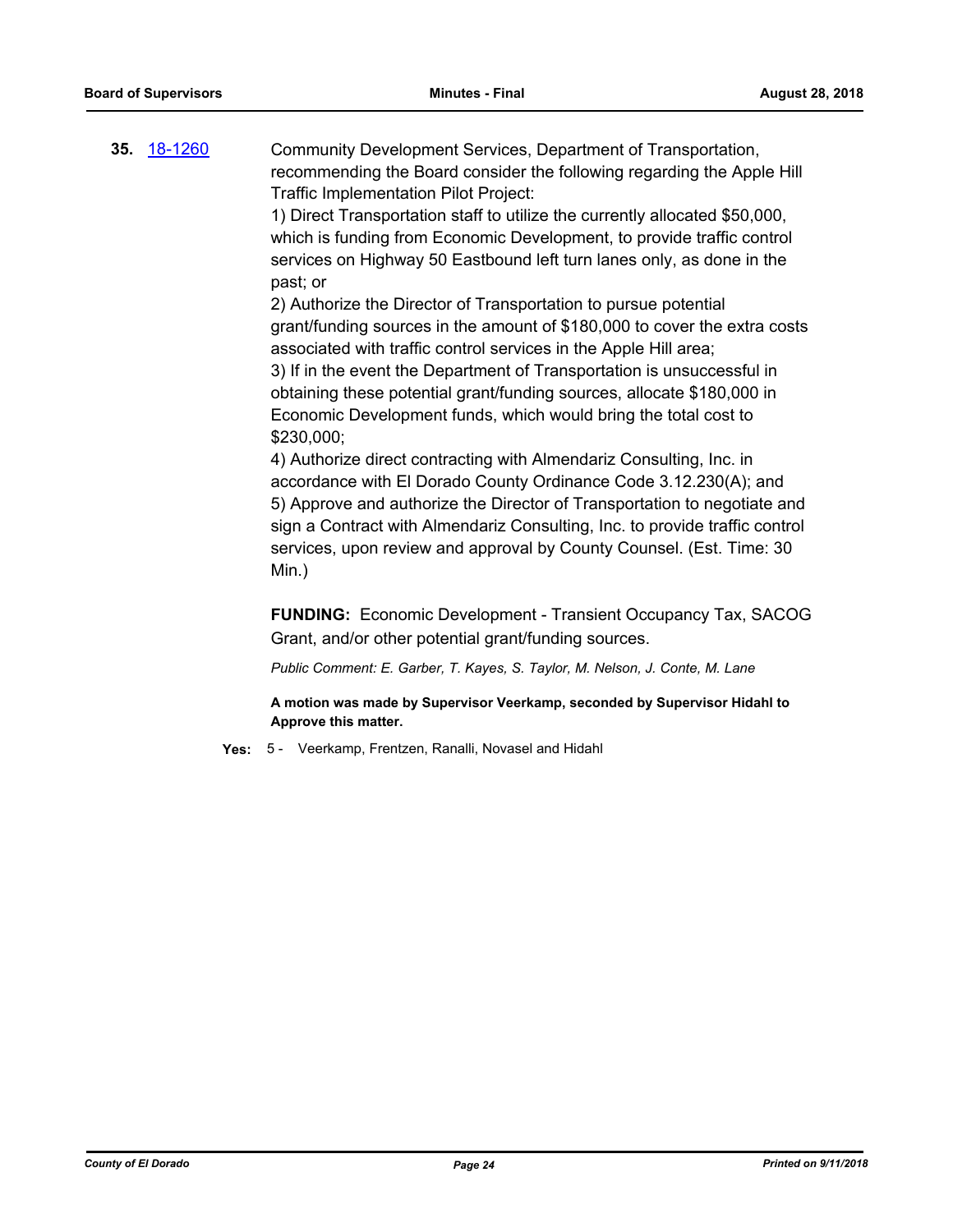**36.** [18-1301](http://eldorado.legistar.com/gateway.aspx?m=l&id=/matter.aspx?key=24652) Chief Administrative Office recommending the Board consider the Draft Board of Supervisors Response to the 2017-2018 Grand Jury Final Reports, 17-04: El Dorado County Fire Protection Consolidation, 17-06: How El Dorado County can Navigate the CalPERS Crisis, 17-12: Oversight of Special District Mitigation Fees, and 17-03: El Dorado County Jails Inspection, providing any final direction to staff regarding any changes to include with the Final Response for these four reports; and recommending approval of the report as the Final Response if no changes are recommended. (Est. Time: 20 Min.)

## **FUNDING:** N/A

#### *Public Comment: T. Kayes*

**A motion was made by Supervisor Veerkamp, seconded by Supervisor Frentzen to Approve this matter including language to the Response regarding Fire District Consolidation that the County prefers an alternate revenue solution, in reference to the Grand Jury Finding and Recommendation regarding the need for the Board to be open to adjustments to AB8 allocations, and allow staff to correct clerical wording changes.**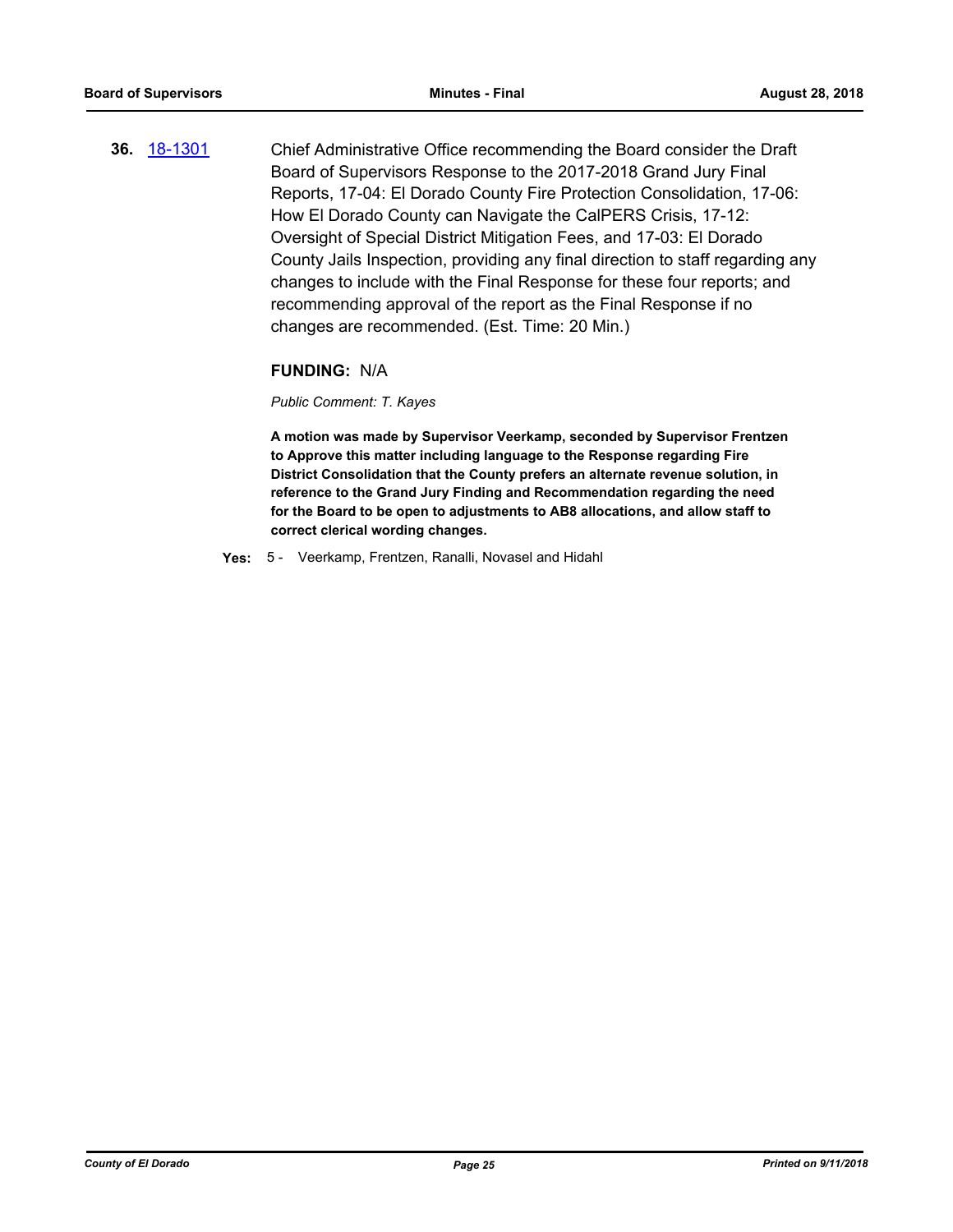#### **10:00 A.M. - TIME ALLOCATION**

**37.** [18-1108](http://eldorado.legistar.com/gateway.aspx?m=l&id=/matter.aspx?key=24458) HEARING - Auditor-Controller recommending the Board adopt and authorize the Chair to sign the following Resolutions that are on file in the Board Clerk's Office related to the formation of El Dorado County Community Facilities District No. 2018-1 (Bass Lake Hills): (Cont. 7/17/2018, Item 3) 1) Resolution of Formation of Community Facilities District **171-2018**, to which there are two exhibits as follows:

a) Exhibit A - List of Authorized Facilities; and

b) Exhibit B - Rate and Method of Apportionment

2) Resolution **172-2018** Determining Necessity to Incur Bonded Indebtedness;

3) Resolution **173-2018** Calling Election;

4) Resolution **174-2018** Declaring Results of Election; and

5) Ordinance **5089** to Levy Special Taxes. (Est. Time: 5 Min.)

#### **FUNDING:** N/A

**Supervisor Ranalli opened the public hearing and upon conclusion of public comment, closed the hearing.**

**A motion was made by Supervisor Frentzen, seconded by Supervisor Hidahl to Adopt:**

**1) Resolution of Formation of Community Facilities District 171-2018, to which there are two exhibits as follows:**

 **a) Exhibit A - List of Authorized Facilities; and**

 **b) Exhibit B - Rate and Method of Apportionment**

**2) Resolution 172-2018 Determining Necessity to Incur Bonded Indebtedness; and**

**3) Resolution 173-2018 Calling Election.**

**Yes:** 5 - Veerkamp, Frentzen, Ranalli, Novasel and Hidahl

**A motion was made by Supervisor Veerkamp, seconded by Supervisor Frentzen to Adopt:**

**4) Resolution 174-2018 Declaring Results of Election; and**

- **5) Ordinance 5089 to Levy Special Taxes.**
- **Yes:** 5 Veerkamp, Frentzen, Ranalli, Novasel and Hidahl

**38.** [18-1315](http://eldorado.legistar.com/gateway.aspx?m=l&id=/matter.aspx?key=24666) Supervisor Ranalli recommending Board receive and file presentation provided by representatives of the Rural County Representatives of California (RCRC), National Homebuyers Fund, Inc., and iFoster on the distribution of laptops provided to local foster youth and former foster youth aged 6-12 in El Dorado County. These laptops are part of a statewide distribution of more than 1,100 laptop computers to all eligible foster youth and former foster youth aged 16-21 within RCRC's 35-member counties. (Est. Time: 15 Min.)

**Received and Filed.**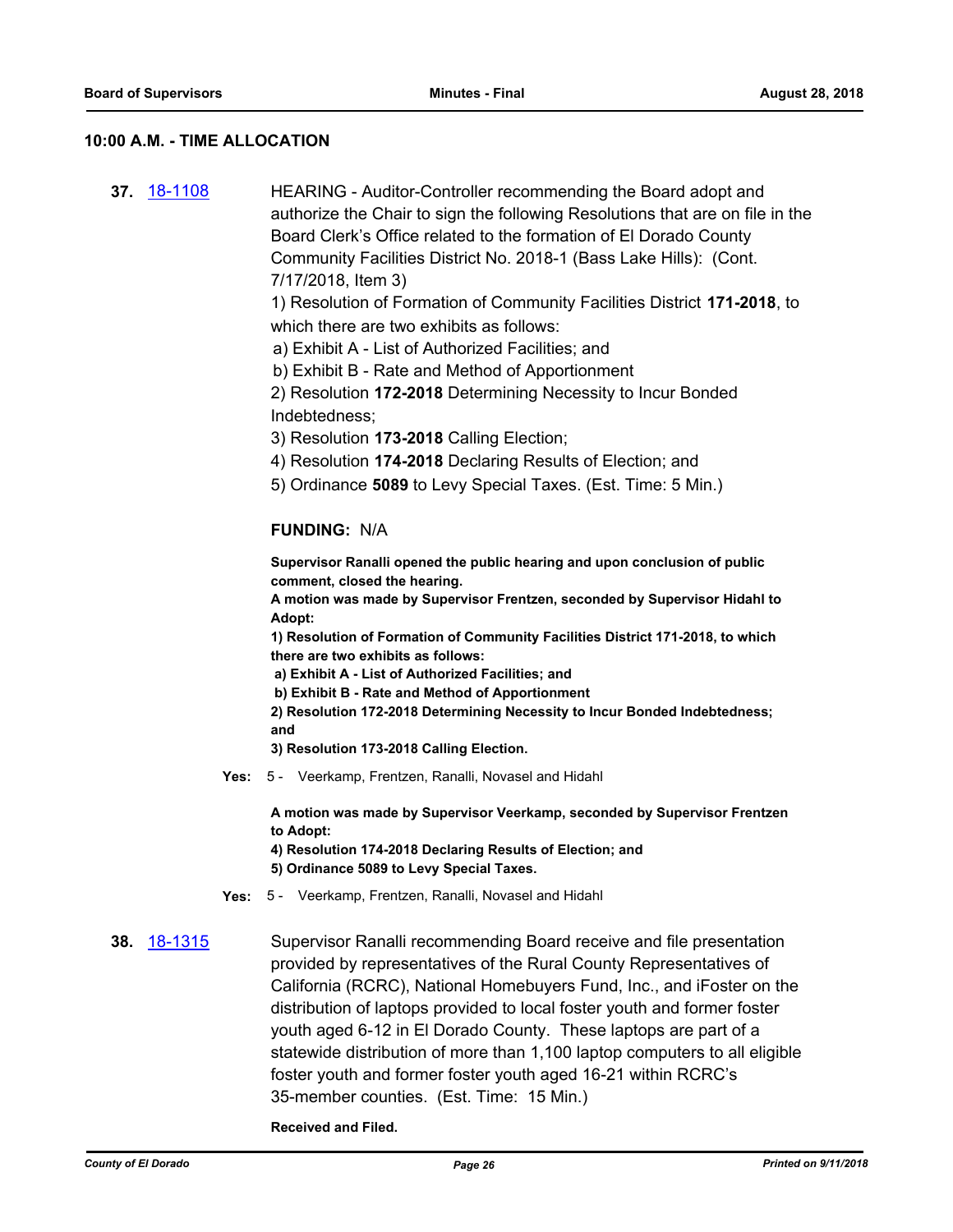**39.** [18-1314](http://eldorado.legistar.com/gateway.aspx?m=l&id=/matter.aspx?key=24665) Supervisor Ranalli recommending Board approve and authorize the Chair to sign a Proclamation recognizing September 2018 as Prostate Cancer Awareness Month. (Est. Time: 15 Min.)

*Public Comment: T. Kayes*

**Supervisor Ranalli read the Proclamation. A motion was made by Supervisor Ranalli, seconded by Supervisor Veerkamp to Approve this matter.**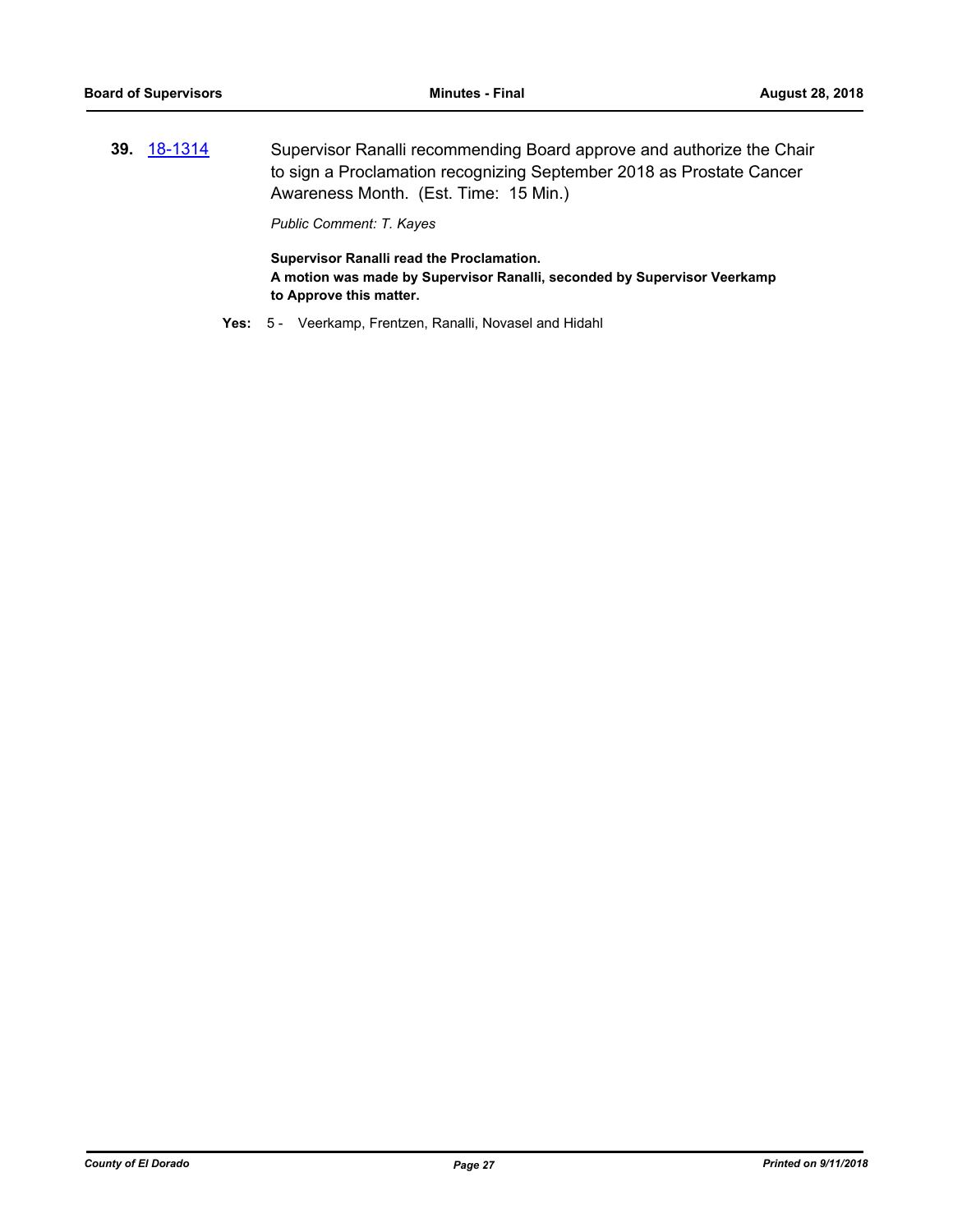#### **11:00 A.M. - TIME ALLOCATION**

**40.** [18-1042](http://eldorado.legistar.com/gateway.aspx?m=l&id=/matter.aspx?key=24391) HEARING - Community Development Services, Planning and Building Department, recommending the Board conduct a public hearing under the requirements of the Tax Equity and Fiscal Responsibility Act of the Internal Revenue Code of 1986, as amended, to consider adoption and authorizing the Chair to sign Resolution **177-2018** approving the issuance of bonds by the Golden State Finance Authority for the purpose of financing the acquisition and rehabilitation of a multifamily residential housing facility located in the county at 2789 Ray Lawyer Drive and generally known as Placer Village Apartments, with no financial obligation to the County. (Est. Time: 10 Min.)

> **FUNDING:** Golden State Finance Authority multifamily housing revenue bonds in one or more series in the maximum principal amount of \$8,300,000 (Placer Village Apartments Project, Placerville)

**Supervisor Ranalli opened the public hearing and upon conclusion of public comment, closed the hearing. A motion was made by Supervisor Veerkamp, seconded by Supervisor Ranalli to Approve this matter and Adopt Resolution 177-2018.**

- **Yes:** 5 Veerkamp, Frentzen, Ranalli, Novasel and Hidahl
- **41.** [18-1239](http://eldorado.legistar.com/gateway.aspx?m=l&id=/matter.aspx?key=24590) HEARING Sheriff's Office recommending the Board adopt and authorize the Chair to sign Resolution **182-2018** to:

1) Establish a consolidated fee schedule to become effective August 28, 2018; and

2) Supersede all previous Sheriff's Office fee schedule Resolutions excluding Resolutions that address fees for Civil Process which shall remain unaffected. (Est. Time: 20 Min.)

#### **FUNDING:** Revenue

*Public Comment: M. Lane*

**Supervisor Ranalli opened the public hearing and upon conclusion of public comment, closed the hearing.**

**A motion was made by Supervisor Hidahl, seconded by Supervisor Veerkamp to Adopt Resolution 182-2018 and direct staff to return to the Board in one year with an update on the fee adjustments and the ability to fully recover costs associated.**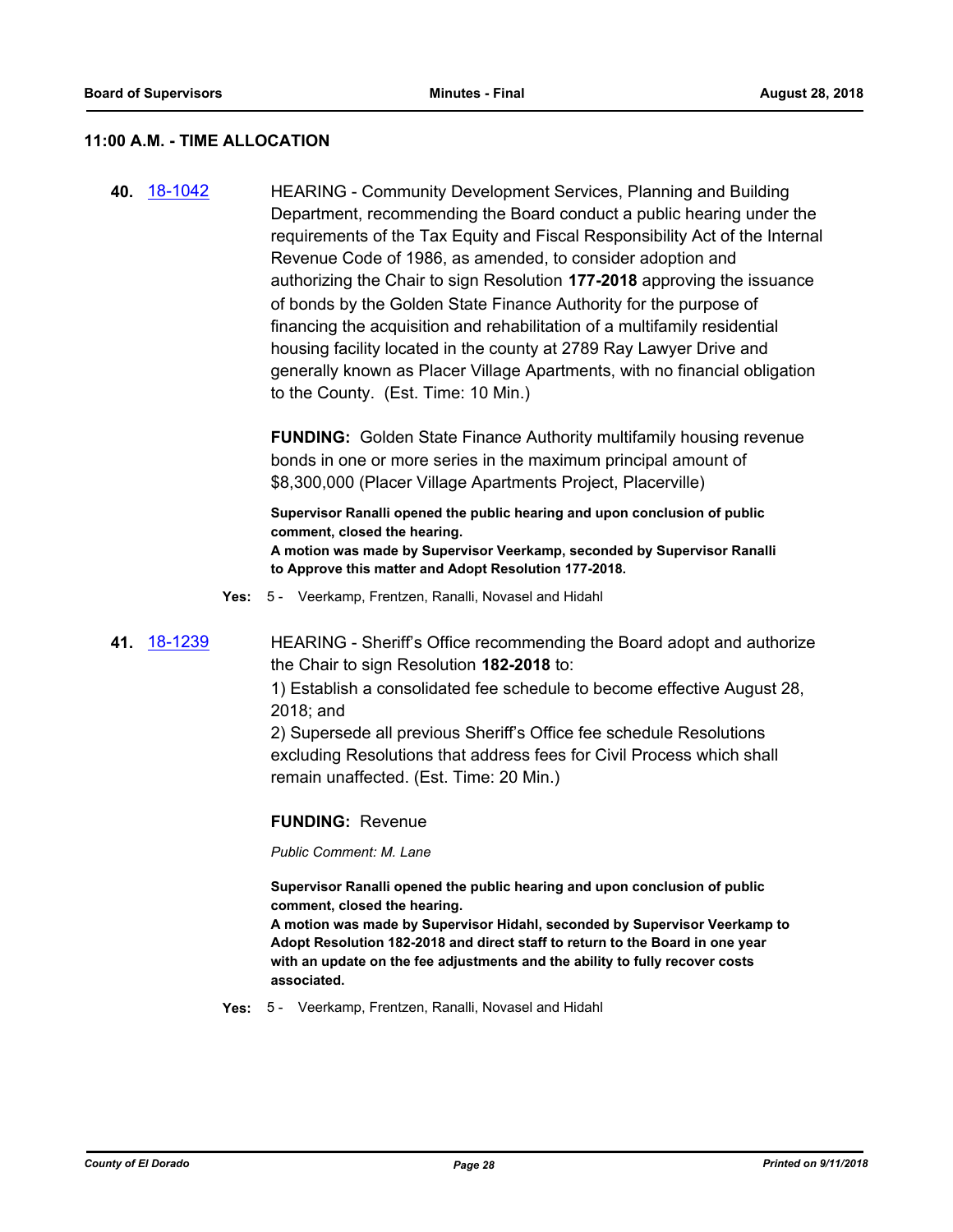**42.** [18-1243](http://eldorado.legistar.com/gateway.aspx?m=l&id=/matter.aspx?key=24594) Sheriff's Office recommending the Board consider the following: 1) Approve the Introduction (First Reading) of Ordinance **5091** to amend Title 5 - Business Taxes, Licenses and Regulations, Chapter 5.44 Emergency Alarm Systems amending Section 5.44.020.- Definitions, 5.44.040.- Permit required, 5.44.050.- Same-Application, 5.44.060.- Same-Fees, 5.44.061.- Same - Exemption from Fees, 5.44.070.- Same-Issuance, 5.44.080.- Same-Expiration, 5.44.090.- Same-Renewal Fees, 5.44.100.- Same -Transferability, Section 5.44.140. - False Alarms, 5.11.170.- Penalty for violation, and; 2) Approve the addition of the following Sections to Ordinance Title 5 - Business Taxes, Licenses and Regulations, Chapter 5.44 Emergency Alarm Systems, Section 5.44.180 Request for Reconsideration and Appeals, Section 5.44.190 Miscellaneous; and 3) Waive full reading of the Ordinance, read by title only and continue this matter until September 11, 2018, for final passage (Second Reading).

(Est time: 15 Min).

#### **FUNDING:** Revenue.

**A motion was made by Supervisor Hidahl, seconded by Supervisor Frentzen to Approve this matter and Continue Ordinance 5091 to September 11, 2018 for final passage (Second Reading). Conceptual Approval of the Ordinance was waived.**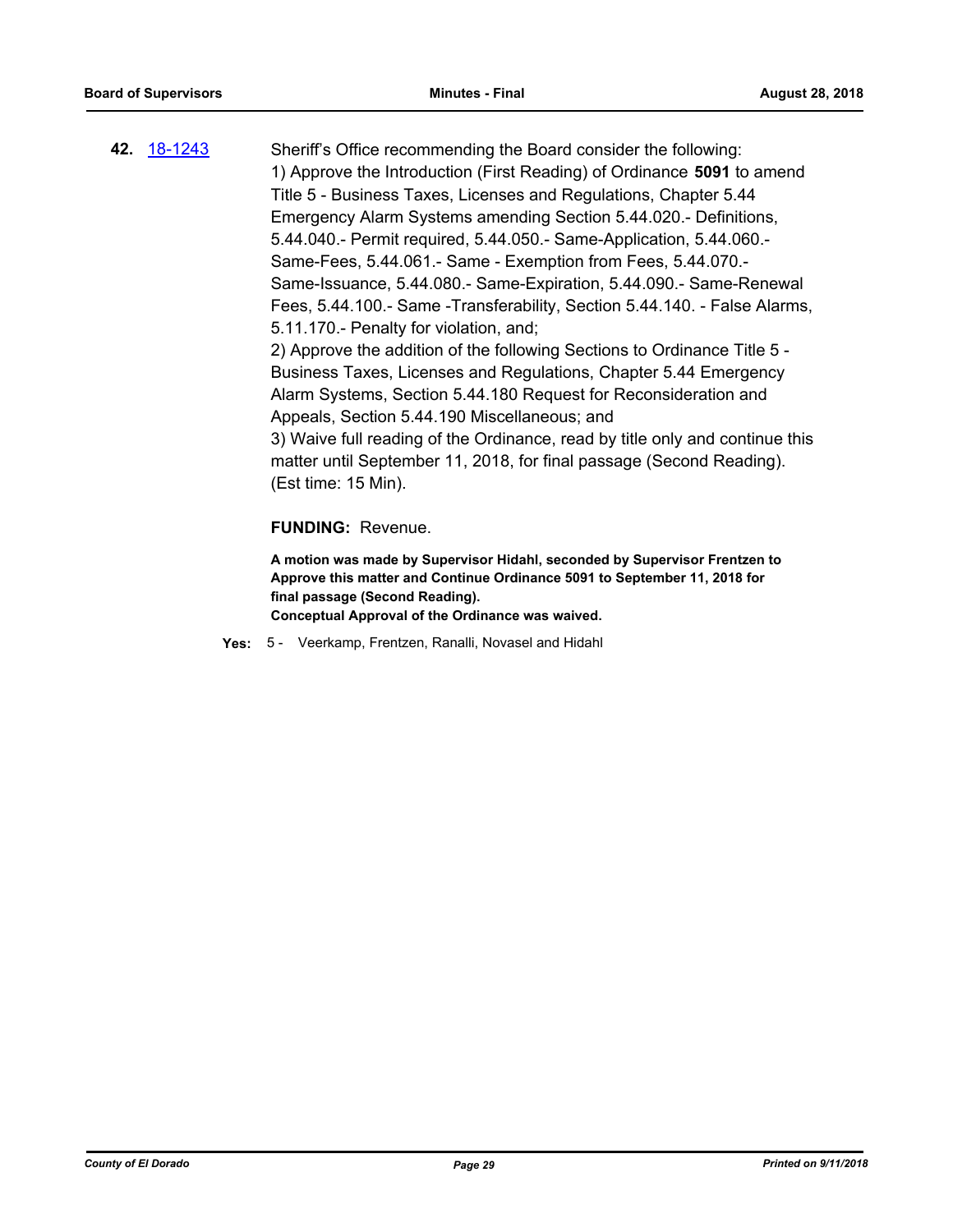#### **2:00 P.M. - TIME ALLOCATION**

**43.** [18-1225](http://eldorado.legistar.com/gateway.aspx?m=l&id=/matter.aspx?key=24576) HEARING - To consider a request submitted by AT&T Mobility appealing the Planning Commission's July 26, 2018, denial of Site 1-Cool of Conditional Use Permit S17-0016/AT&T CAF4 to allow the construction and operation of a new 122-foot tall stealth monopine tower on property identified by Assessor's Parcel Number 071-032-15, consisting of 25 acres, in the Cool area; and staff recommending the Board adopt one of two options:

## **OPTION 1:**

1) Deny the project, thereby upholding the denial by the Planning Commission on July 26, 2018, based on the Findings for Denial (Attachment C); or

## **OPTION 2:**

1) Approve the project, thereby approving the appeal by AT&T Mobility based on the Findings for Approval (Attachment E) and subject to the Conditions of Approval (Attachment F), including the changes identified in the Staff Memo dated July 24, 2018 (Attachment J); and

2) Adopt the Mitigated Negative Declaration based on the Initial Study prepared by staff (Attachment H) (Supervisorial District 4 ) (Est. Time: 30 Min.)

*Public Comment: A. Walcherry, M. Block, B. Craft, C. Wilcox, M. Crawford, B. Crawford, B. Persons, S. Schilling, K. Belspur, L. Brent-Bumb, K. Greenwood*

**Supervisor Ranalli opened the public hearing and upon conclusion of public comment, closed the hearing.**

**A motion was made by Supervisor Veerkamp, seconded by Supervisor Novasel to Approve Option 2.**

**OPTION 2:**

**1) Approve the project, thereby approving the appeal by AT&T Mobility based on the Findings for Approval (Attachment E) and subject to the Conditions of Approval (Attachment F), including the changes identified in the Staff Memo dated July 24, 2018 (Attachment J); and**

**2) Adopt the Mitigated Negative Declaration based on the Initial Study prepared by staff (Attachment H) (Supervisorial District 4 )**

**Yes:** 4 - Veerkamp, Ranalli, Novasel and Hidahl

**Noes:** 1 - Frentzen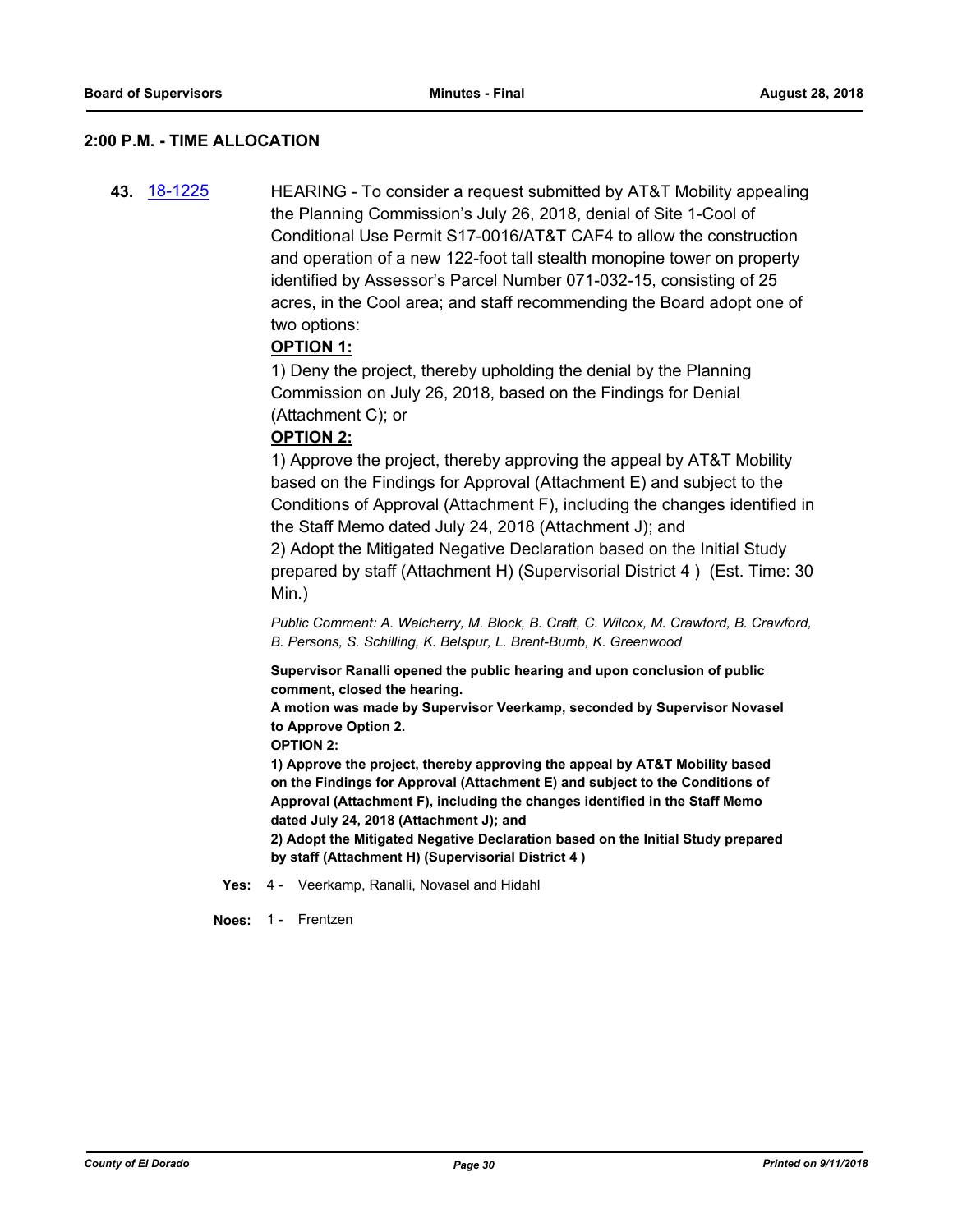**44.** [18-1279](http://eldorado.legistar.com/gateway.aspx?m=l&id=/matter.aspx?key=24630) Vacation Home Rental Ad Hoc Committee, recommending the Board: 1) Approve the introduction (First Reading) of Ordinance **5092** amending Title 5 - County Business License Ordinance of the El Dorado County Ordinance Code, Chapter 5.56 - Vacation Home Rentals in the Lake Tahoe Basin;

> 2) Waive the full reading of the Ordinance, read by title only and continue this matter to September 11, 2018, for final passage (second reading); and

3) Approve the letter of agreement (LOA) for VHR inspection services template and authorize the Chief Administrative Officer or designee to execute LOAs with special districts for the provision of such services. (Est. Time: 1 Hr.)

## **FUNDING:** N/A

*Public Comment: J. Morris, M. Benedict, L. Brent-Bumb*

**A motion was made by Supervisor Novasel, seconded by Supervisor Ranalli to approve this matter, Continue Ordinance 5092 to September 11, 2018 for Final Passage (Second Recording) and direct staff to make the following changes to Ordinance 5092:**

**1) In the title of Section 5.56.130, change Certified Local contact to Certified Local contact/Owner Responsibilities; and**

**2) In Section 5.56.130 subsection D, change "The Local Contact for the VHR is responsible" to "The Owner, Agent, Representative of Owner or Local Contact is responsible".**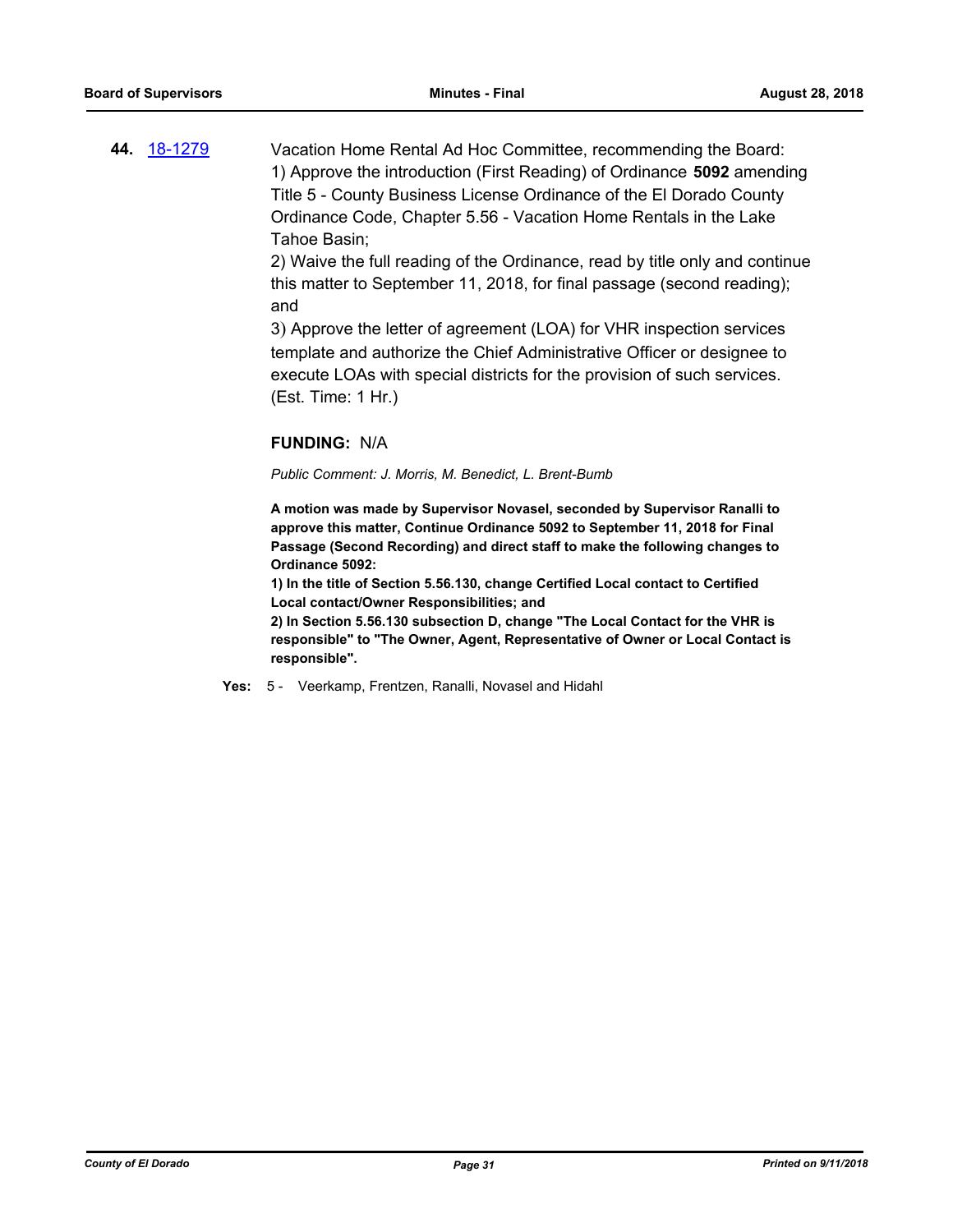## **ITEMS TO/FROM SUPERVISORS**

**Supervisor Frentzen reported on the following: Human Rights Commission meeting. Broadband related meeting. County Service Area #7 meetings. Health and Human Services Agency Leadership meeting. El Dorado Hills Community Services District meeting LAFCO workshop coming up.**

**Supervisor Hidahl reported on the following: Cemetery Advisory Committee meeting. Grand Jury meet and greet. El Dorado Hills Community Services District meeting. Southeast Connector Joint Powers Authority meeting.**

**Supervisor Veerkamp reported on the following: Collaborated on traffic safety information. Biomass energy system meeting. Bureau of Reclamation meeting. CalTrans, Sheriff, OES and others met with City of Placerville. Senior Services funding meeting.**

**Supervisor Novasel reported on the following: Tahoe Regional Planning Agency meeting. Human Rights Commission meeting. Broadband related meeting.**

**Supervisor Ranalli reported on the following: Participated annual river clean up. New Employee Orientation. Annual Taste of the Divide event. South Fork American River (SOFAR) meeting.**

## **CAO UPDATE**

**Don Ashton, Chief Administrative Officer, reported on the following: Meeting next week with the City of South Lake Tahoe regarding snow removal matters as well as Code Enforcement regarding vacation home rentals. Update on SB10 enacted this month. AB1810 pending approval. Next Board meeting is September 11, 2018.**

## **ADJOURNED AT 5:07 P.M.**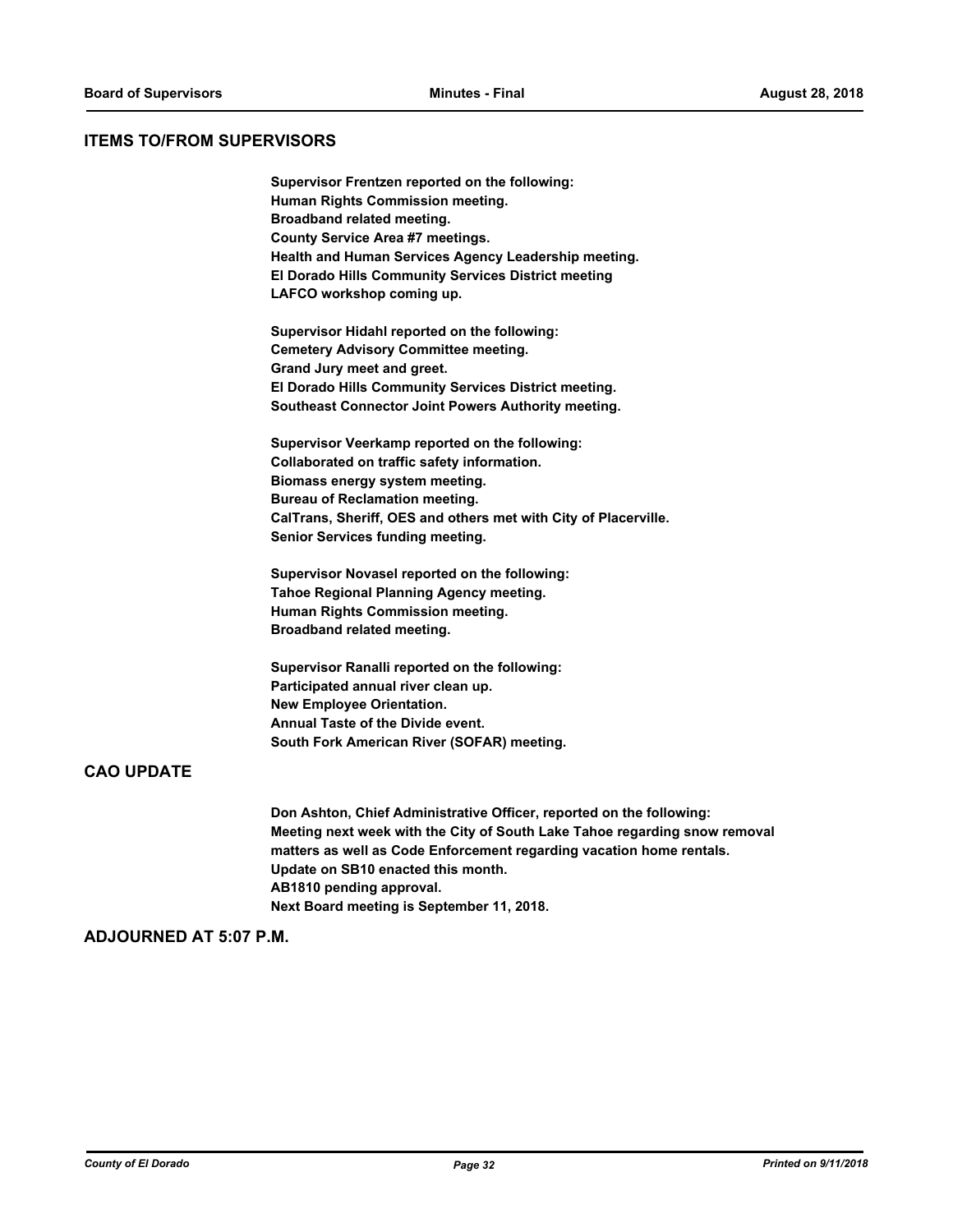## **CLOSED SESSION**

**45.** [18-1323](http://eldorado.legistar.com/gateway.aspx?m=l&id=/matter.aspx?key=24674) **Pursuant to Government Code Section 54957.6 - Conference with Labor Negotiator**: County Negotiator: Director of Human Resources and/or designee. Employee Organization: El Dorado County Employees Association Local No.1 representing employees in the General, Professional, and Supervisory Bargaining Units; Operating Engineers Local No. 3 representing employees in the Trades & Crafts and Corrections Bargaining Units; Deputy Sheriffs Association representing employees in the Law Enforcement Unit; El Dorado County Criminal Attorney Association; El Dorado County Deputy County Counsel Association; El Dorado County Managers Association; and El Dorado County Law Enforcement Managers Association. (Est. Time: 20 Min.) **No Action Reported. All five Supervisors participated. 46.** [18-1227](http://eldorado.legistar.com/gateway.aspx?m=l&id=/matter.aspx?key=24578) **Pursuant to Government Code Section 54956.9(d)(1)- Existing Litigation**. Title: Claim of Matthew Underhill v. County of El Dorado, Workers' Compensation Claim Settlement, York Risk Services Group, Inc. Claim ELAD-548349. (Est. Time: 5 Min.) **No Action Reported. All five Supervisors participated. 47.** [18-1264](http://eldorado.legistar.com/gateway.aspx?m=l&id=/matter.aspx?key=24615) **Pursuant to Government Code Section 54956.9(d)(1)- Existing Litigation**. Title: Claim of Ray Bedford v. County of El Dorado, Workers' Compensation Claim Settlement, York Risk Services Group, Inc. Claim No. ELAG-548561. (Est. Time: 5 Min.) **No Action Reported. All five Supervisors participated. 48.** [18-1307](http://eldorado.legistar.com/gateway.aspx?m=l&id=/matter.aspx?key=24658) **Pursuant to Government Code Section 54957- Public Employee Performance Evaluation.** Title: Director of Transportation. (Est. Time: 20 Min.) **After a successful performance evaluation, the Board voted 5-0 to move Rafael Martinez, Director of Transportation, from step three to step four on the salary range for a salary of \$14,057.33 per month effective September 1, 2018. 49.** [18-1316](http://eldorado.legistar.com/gateway.aspx?m=l&id=/matter.aspx?key=24667) **Pursuant to Government Code Section 54957- Public Employee Performance Evaluation.** Title: Director of Health & Human Services. (Est. Time: 20 Min.) **No Action Reported. All five Supervisors participated.**